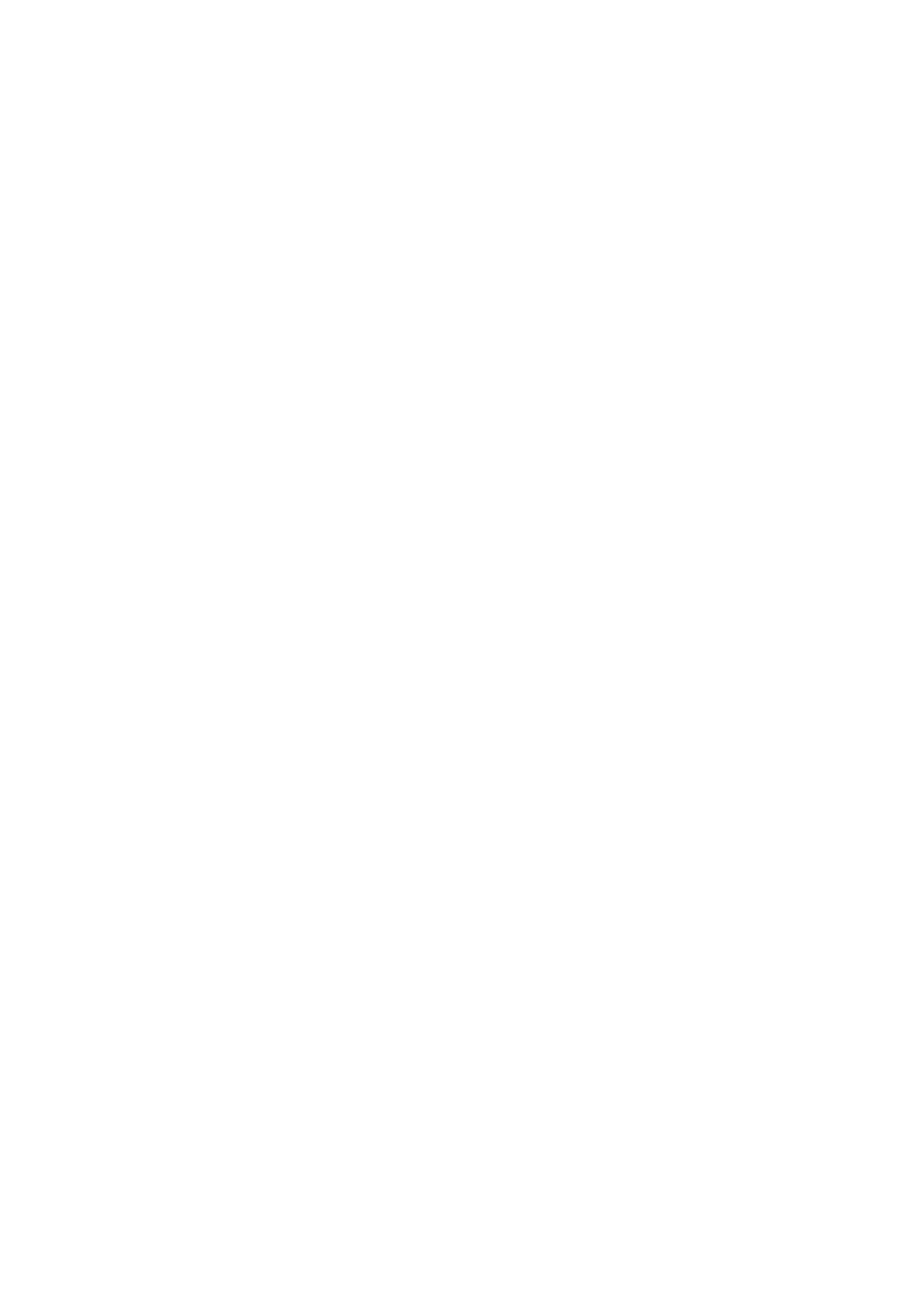# **Contents**

| 1. | <b>INTRODUCTION</b>                                                                               | 1              |
|----|---------------------------------------------------------------------------------------------------|----------------|
|    | 1.1 The Public Interest Advocacy Centre                                                           | 1              |
|    | 1.2 PIAC's expertise in freedom of information legislation                                        | 1              |
| 2. | <b>GENERAL COMMENTS ON THE DRAFT BILLS</b>                                                        | $\overline{2}$ |
| 3. | OBJECTS AND GENERAL PRINCIPLES OF THE OPEN GOVERNMENT INFORMATION<br><b>LEGISLATIVE FRAMEWORK</b> | 4              |
|    | <b>Reasons for enactment</b><br>3.1                                                               | 4              |
|    | 3.2 Increased use of schedules in the Open Government Information Bill 2009 (NSW)                 | 4              |
| 4. | PROACTIVE DISCLOSURE OF GOVERNMENT INFORMATION                                                    | 6              |
|    | 4.1 'Open access' information                                                                     | 6              |
|    | 4.2 Disclosure logs                                                                               | 7              |
|    | 4.3 Register of government contracts                                                              | $\overline{7}$ |
| 5. | <b>SCOPE OF THE NEW LEGISLATION</b>                                                               | 9              |
|    | 5.1 Houses of Parliament and Members of Parliament                                                | 9              |
|    | 5.2 State-owned corporations                                                                      | 9              |
|    | 5.3 Private sector bodies                                                                         | 9              |
| 6. | THE RIGHT TO ACCESS GOVERNMENT INFORMATION                                                        | 11             |
|    | 6.1 List of public interest considerations in favour of disclosure                                | 11             |
|    | 6.2 Personal factors of the applicant                                                             | 12             |
|    | 6.3 Conditions on access applications                                                             | 13             |
|    | 6.4 Conclusive presumption against disclosure contained in Schedule 1                             | 13             |
| 7. | <b>FACTORS AGAINST DISCLOSURE</b>                                                                 | 15             |
|    | 7.1 Cabinet documents                                                                             | 15             |
|    | 7.2 Law enforcement                                                                               | 15             |
|    | 7.3 Other unnecessary exemptions                                                                  | 16             |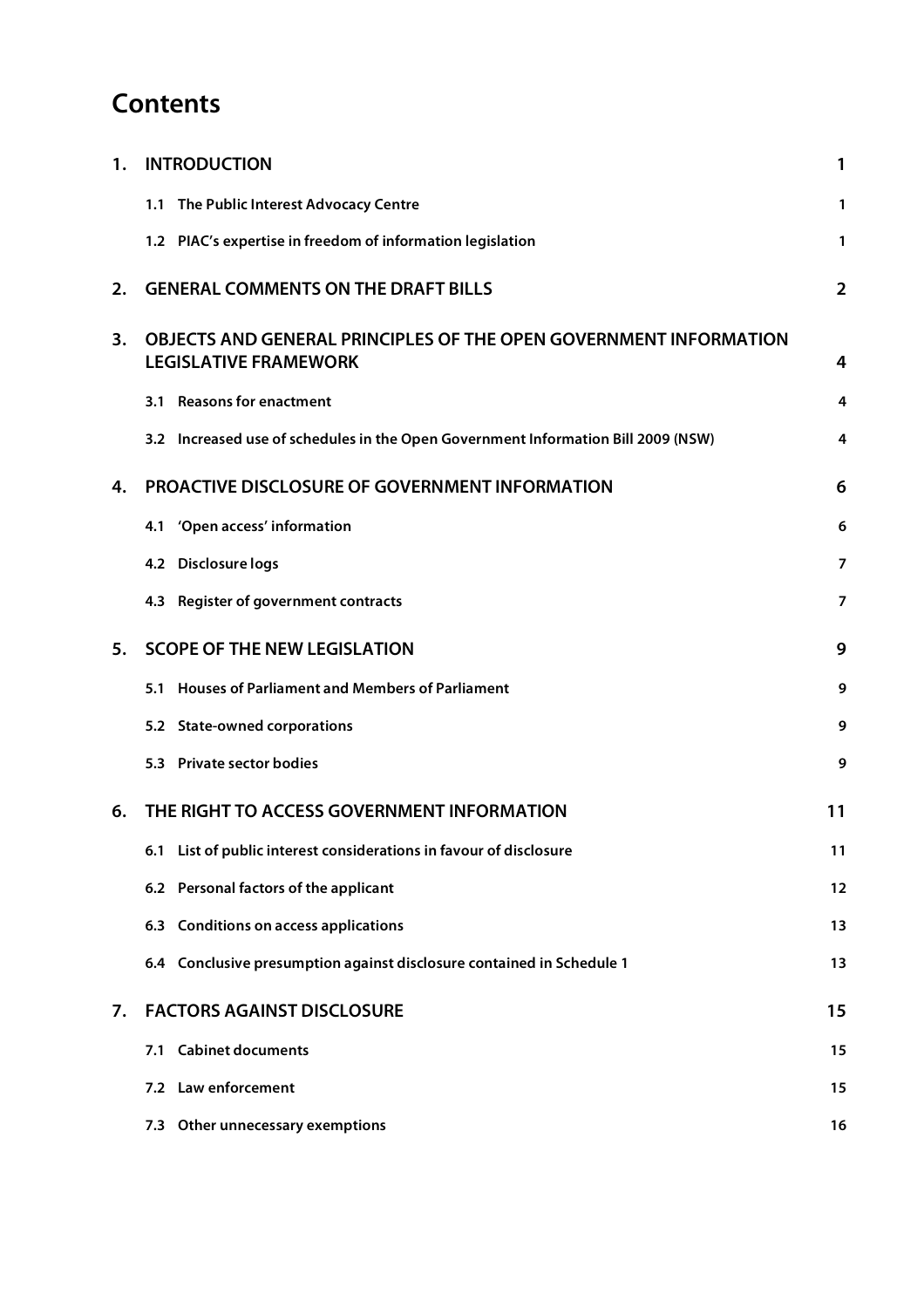|    | 7.4 Retaining a schedule of excluded agencies         | 16 |
|----|-------------------------------------------------------|----|
| 8. | <b>PROCESSING ISSUES</b>                              | 17 |
|    | 8.1 Refusal to deal with an access application        | 17 |
|    | 8.2 Access applications and subpoenas                 | 17 |
|    | 8.3 Fees and charges                                  | 18 |
|    | 8.4 Discounts for public interest access applications | 19 |
|    | 8.5 Advance deposits                                  | 19 |
| 9. | <b>REVIEW MECHANISMS</b>                              | 20 |
|    | 9.1 Internal reviews                                  | 20 |
|    | 9.2 Information Commissioner reviews                  | 20 |
|    | 9.3 Administrative Decision Tribunal reviews          | 20 |
|    | 9.4 Unmeritorious applications                        | 21 |
|    | <b>10. INFORMATION COMMISSIONER</b>                   | 22 |
|    | 10.1 Complaints                                       | 22 |
|    | <b>11. SUMMARY OF RECOMMENDATIONS</b>                 | 24 |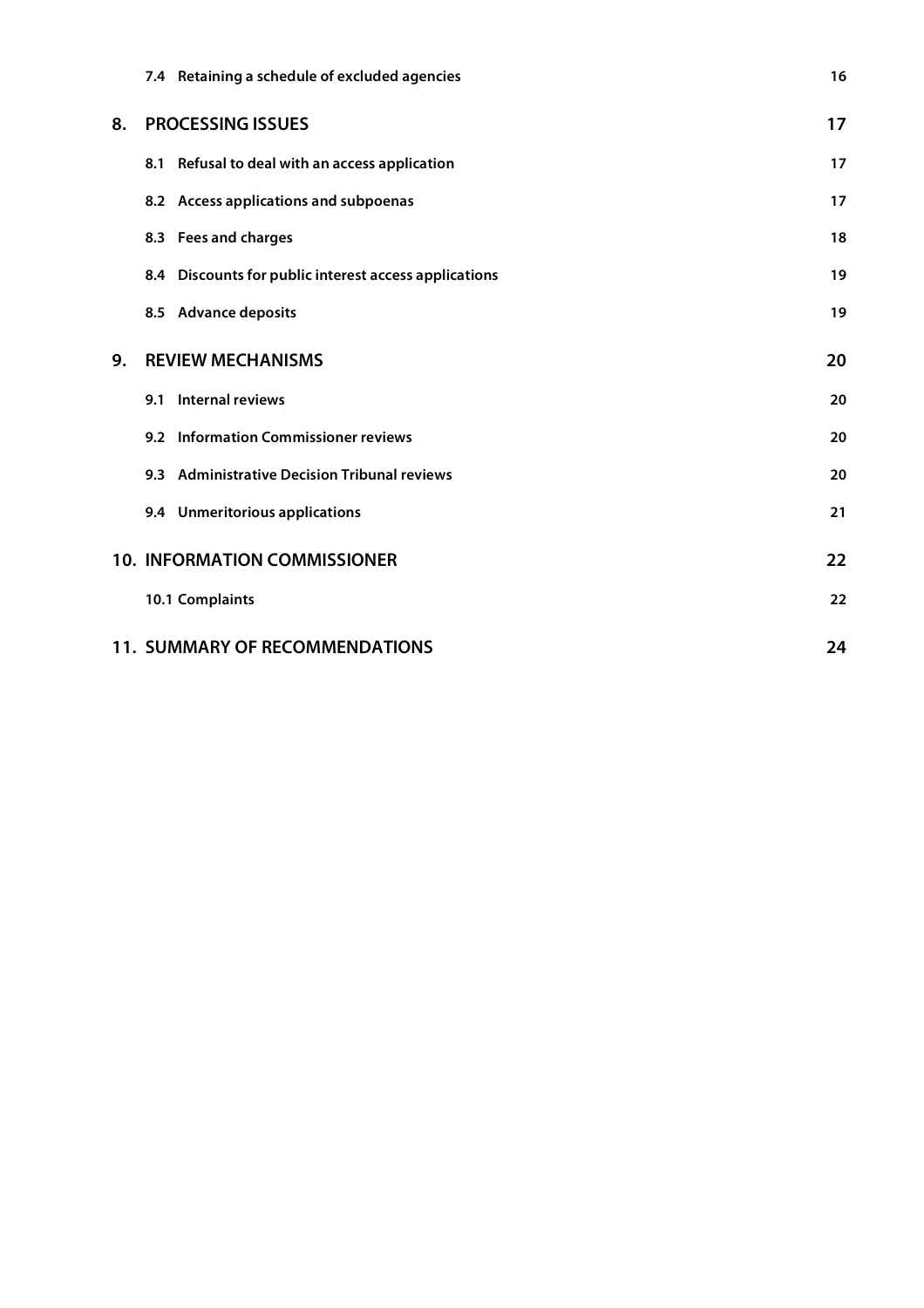# **1. Introduction**

## **1.1 The Public Interest Advocacy Centre**

The Public Interest Advocacy Centre (PIAC) is an independent, non-profit law and policy organisation that works for a fair, just and democratic society, empowering citizens, consumers and communities by taking strategic action on public interest issues.

PIAC identifies public interest issues and, where possible and appropriate, works co-operatively with other organisations to advocate for individuals and groups affected. PIAC seeks to:

- expose and redress uniust or unsafe practices, deficient laws or policies;
- promote accountable, transparent and responsive government;
- encourage, influence and inform public debate on issues affecting legal and democratic rights;
- promote the development of law that reflects the public interest;
- develop and assist community organisations with a public interest focus to pursue the interests of the communities they represent;
- develop models to respond to unmet legal need; and
- maintain an effective and sustainable organisation.

Established in July 1982 as an initiative of the Law Foundation of New South Wales, with support from the NSW Legal Aid Commission, PIAC was the first, and remains the only broadly based public interest legal centre in Australia. Financial support for PIAC comes primarily from the NSW Public Purpose Fund and the Commonwealth and State Community Legal Services Program. PIAC also receives funding from the NSW Government Department of Water and Energy for its work on utilities, and from Allens Arthur Robinson for its Indigenous Justice Program. PIAC also generates income from project and case grants, seminars, consultancy fees, donations and recovery of costs in legal actions.

## **1.2 PIAC's expertise in freedom of information legislation**

PIAC has a long-standing interest in the operation of the Freedom of Information Act 1989 (NSW) (**the FOI Act**). For over fifteen years PIAC has utilised freedom of information (**FOI**) legislation on behalf of clients. PIAC has undertaken a number of test cases under freedom of information legislation including Searle Pty Ltd v PIAC (1992) 102 ALR 163 and Re Organon (Australia) Pty Ltd and Department of Community Services and Health (1987) 13 ALD 588.

PIAC has also contributed to debate about FOI, including making submissions to the Australian Law Reform Commission inquiry into the Freedom of Information Act 1982 (Cth) in March and July 1995. More recently, PIAC has made a submission to the NSW Ombudsman in response to his discussion paper on the FOI Act<sup>1</sup> and to the Commonwealth Government in response to its exposure draft Bills to reform the Freedom of Information Act 1982 (Cth). $<sup>2</sup>$ </sup>

Lizzie Simpson with Ee-von Lok and Claire O'Moore, Freeing up information: response to the NSW Ombudsman's Review of Freedom of Information Law in NSW (2008) 34 <http://www.piac.asn.au/publications/pubs/sub2008111\_20081117.html> at 4 June 2009.

<sup>&</sup>lt;sup>2</sup> Lizzie Simpson, Putting Public Interest at the heart of FOI: Submission in response to the Commonwealth Government's exposure draft of the Freedom of Information Amendment (Reform) Bill 2009 and the Information Commissioner Bill 2009 (2009) <http://www.piac.asn.au/publications/pubs/SUB2009051\_20090519.html> at 4 June 2009.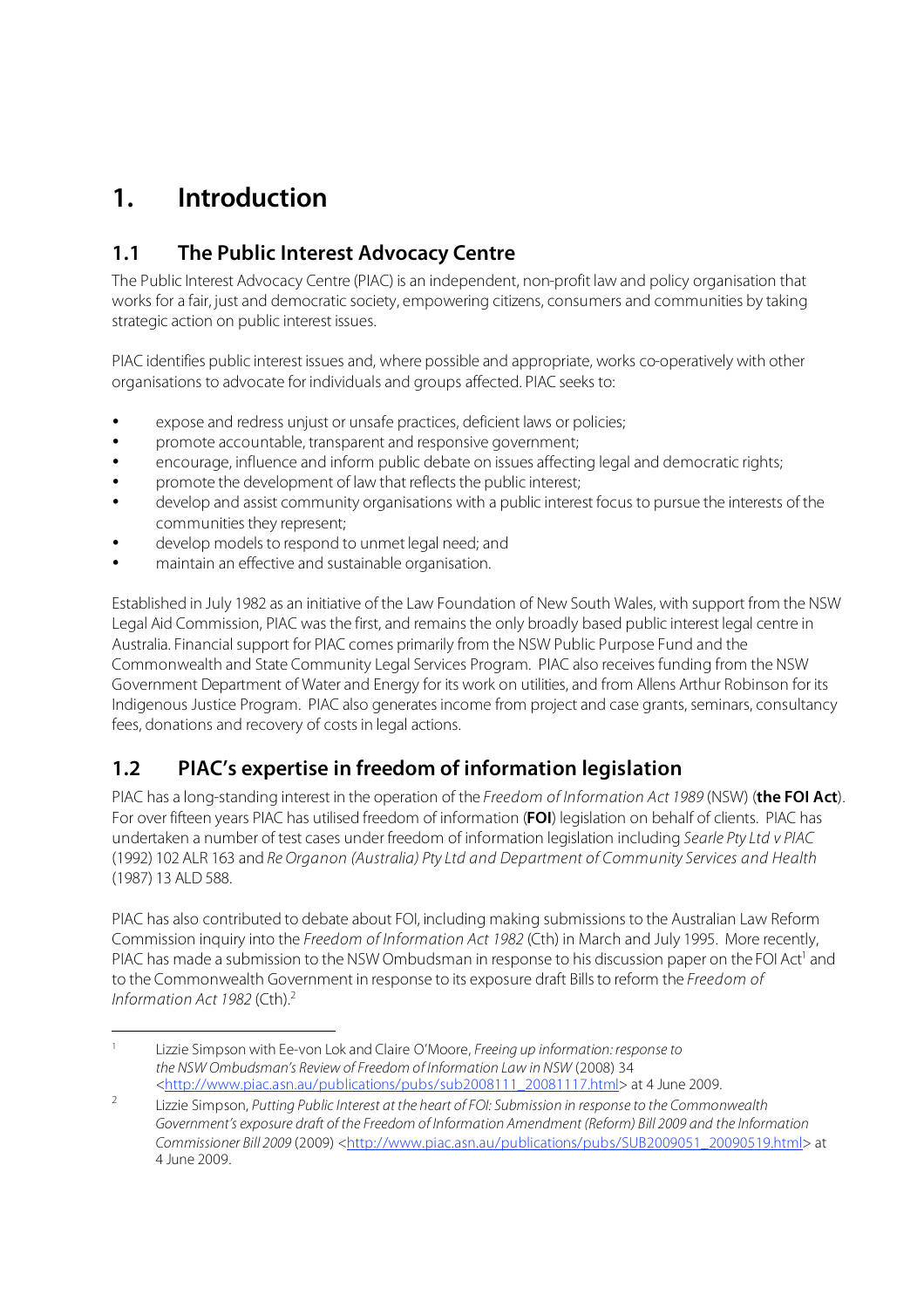# **2. General comments on the Draft Bills**

It appears that there is currently a general consensus in Australia on two fundamental points regarding freedom of information legislation. Firstly, that existing freedom of information legislation has not fulfilled its objective of promoting accountable and open government. As Gareth Griffith neatly summarised in a NSW Parliamentary Library Briefing Paper:

From the outset, the NSW Freedom of Information Act 1989 has been subject to amendment and criticism. While its introduction was accompanied by high expectations about improved democratic accountability, for many its actual operation has proved inadequate.<sup>3</sup>

Second, there is a general recognition that in order to fulfil this objective, existing FOI regimes need to be fundamentally challenged, reviewed and restructured.

This thinking is reflected in the NSW Ombudsman's report, Opening up government: Review of the Freedom of Information Act 1989, Special Report to Parliament, (**the Ombudsman's report**) in February 2009. In his report, the NSW Ombudsman concluded:

There are a number of key problems with FOI in NSW. Firstly, the Act has been the subject of more than 60 amendments since it was enacted. Many of these have been in response to a particular issue or a perceived problem and have sat dormant in the Act ever since. This has resulted in a confusing and unwieldy piece of legislation for both applicants and practitioners. Accessing government information is made even more complex by the existence of four other pieces of intersecting legislation governing access to information... The way people get information from government needs to be simplified, with independent guidance and direction to make the various systems work effectively.<sup>4</sup>

The NSW Ombudsman is not alone in expressing concern about the whether existing freedom of information legislation is operating effectively: at a national level the Federal Government has announced its intention to introduce significant reforms to the legislation, and other states including Victoria, Tasmania and Queensland are also evaluating the effectiveness of their freedom of information legislation.

In response to the NSW Ombudsman's report, the NSW Government has released the Open Government Information Bill 2009 (NSW) (**the OGI Bill**), the Information Commissioner Bill 2009 (NSW) (**the IC Bill**) and the Open Government Information (Consequential Amendments and Repeals) Bill 2009 (NSW) (together, **the Draft Bills**).

PIAC congratulates the NSW Government on its speedy and comprehensive response to the Ombudsman's report. PIAC welcomes the Draft Bills, which implement the vast majority of the recommendations made by the NSW Ombudsman in his February 2009 report.

Some of the key reforms put forward in the Draft Bills are:

- inserting a provision at the outset of the OGI Bill to make it clear that there is a general presumption that the disclosure of government information is in the public interest;
- structuring the OGI Bill to make many of the existing FOI exemptions subject to this overarching public interest test;

<sup>&</sup>lt;sup>3</sup> Gareth Griffith, Freedom of Information – Issues and Recent Developments in NSW, Briefing Paper No 6/07 (2007) 1.<br><sup>4</sup> NSW Ombudement Opening up agustament Paujau of the Freedom of Information Act 1990. Special Paper to

NSW Ombudsman, Opening up government: Review of the Freedom of Information Act 1989, Special Report to Parliament (2009) 1.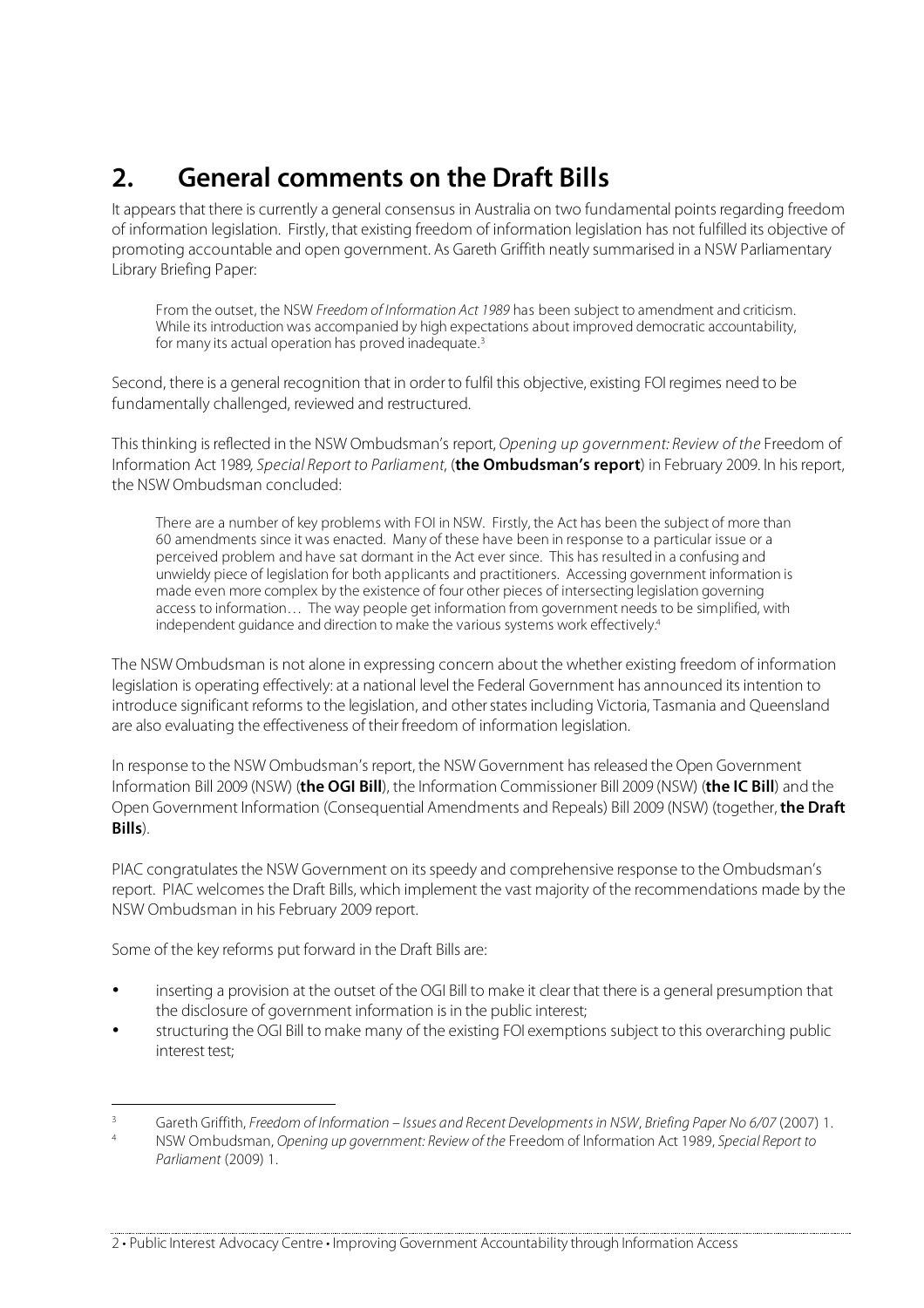- including a series of offence provisions to ensure that people do not destroy records, wilfully refuse to comply with FOI requests, or engage in other forms of behaviour that would undermine the effective operation of the legislation;
- creating a new independent Information Commissioner to act as an advocate, champion, advisor, monitor and decision-maker;
- making the review procedures more flexible, enabling applicants to choose between internal reviews, reviews by the Commissioner and Administrative Decisions Tribunal reviews depending on the nature of the case;
- transferring Part 4 (amendment of records containing personal information) to the Privacy and Personal Information Protection Act 1998 (**the PPIP Act**); and
- encouraging proactive release of information through the creation of a new category of 'open access information' including publications guides and disclosure logs.

Overall, PIAC welcomes the draft bills, which PIAC hopes will herald a new era of 'open government information'. From PIAC's point of view, the key to these reforms is the establishment of an independent watchdog and advocate for the new legislative regime, the inclusion of a new test for dealing with requests to information that focuses on disclosure rather than exemptions, and an emphasis on 'pushing' government information out into the public arena, including through disclosure logs and publication guides.

On the other hand, PIAC believes that there are a few aspects of the proposed reforms that need further consideration and amendment. PIAC is particularly concerned by the proposal that personal factors of the applicant be considered by an agency in determining the public interest test for disclosure of government information. PIAC regards this as contrary to the fundamental ethos of the FOI regime and the spirit of the reforms. PIAC contends that this proposal should not be included in the Bills when they are introduced into the NSW Parliament.

Another disappointing aspect of the process of achieving these reforms has been the extremely short time available for public comment on the exposure draft legislation. While PIAC and other organisations had the opportunity to provide comments in response to the NSW Ombudsman's review, this does not reduce the need for an effective consultation period of such significant reforms aimed at improving government processes. It is not at all clear why such little time has been permitted to respond to three draft Bills, particularly given the intention of the Government that the legislation, once passed, will not come into effect for 12 months. This strongly suggests that additional time could have been available to the public to consider and respond to the proposed reforms. Such a limited time for comment is directly at odds with the intention to improve the openness of government in NSW.

In this submission, PIAC does not seek to deal with every amendment contained in the Draft Bills but instead discusses the main issues that PIAC considers are essential to the success of the reforms.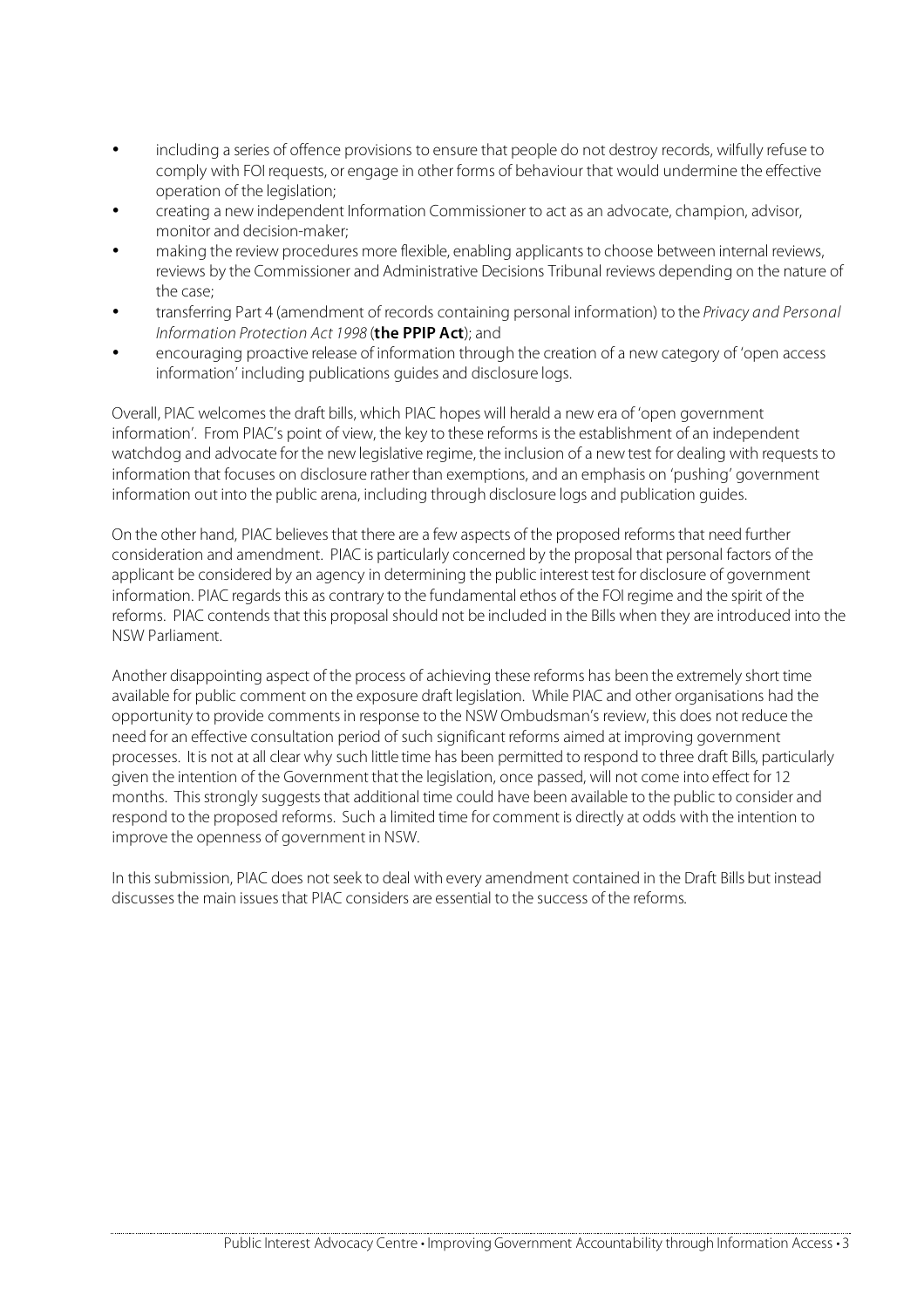# **3. Objects and general principles of the open government information legislative framework**

## **3.1 Reasons for enactment**

PIAC supports the new objects provision contained in clause 3 of the OGI Bill, which represents a significant improvement on the existing objects provision in the FOI Act. However, PIAC submits that consideration should be given to placing the opening statement of clause 3, beginning 'In order to maintain' and ending 'accountable, fair and effective' in a separate provision in order to more forcefully highlight the rationale behind the freedom of information regime.<sup>5</sup>

Additionally, PIAC submits that the objects clause should recognise that access to government information is a fundamental human right as it is an aspect of the right to freedom of speech and expression. For example, Abid Hussain, the UN Special Rapporteur on Freedom of Opinion and Expression, said in his 1995 report to the UN Commission on Human Rights:

Freedom will be bereft of all effectiveness if the people have no access to information. Access to information is basic to the democratic way of life. The tendency to withhold information from the people at large is therefore to be strongly checked.<sup>6</sup>

### **Recommendation:**

**1. That clause 3 of the Open Government Information Bill 2009 (NSW) be amended to begin with the phrase 'The object of this Act…' and that a new clause 3A is inserted into the Bill that sets out the reasons for the enactment of the open government information legislation, including the recognition that 'the freedom of access to government information is a fundamental human right'.**

## **3.2 Increased use of schedules in the Open Government Information Bill 2009 (NSW)**

Generally speaking, the OGI Bill is a substantial improvement on the FOI Act, not least because it simplifies the structure and language of the regime. However, many of the key substantive provisions of the OGI Bill, including public interest considerations against disclosure and the bulk of interpretive provisions, have been tucked away in schedules at the end of the proposed open government information legislation, which may be confusing to applicants. It is also contrary to the NSW Ombudsman's recommendation that the reasons for refusing access should be included in the body of the new Act.<sup>7</sup>

Given that one of the aims of the new legislation is to improve the accessibility and transparency of the regime, PIAC submits that the OGI Bill should be restructured so that these provisions are incorporated into the body of the legislation.

 $5$  Simpson with Lok & O'Moore, above n1, 4.

<sup>6</sup> Abid Hussain, Report of the Special Rapporteur on the promotion and protection of the right to freedom of opinion and expression, UN Doc E/CN.4/1995/40 (1995) [35], cited in Toby Mendel, Freedom of Information as an Internationally Protected Human Right <http://www.article19.org/pdfs/publications/foi-as-an-internationalright.pdf> at 13 May 2009.<br><sup>7</sup> NSW Ombudsman, above n4, 54.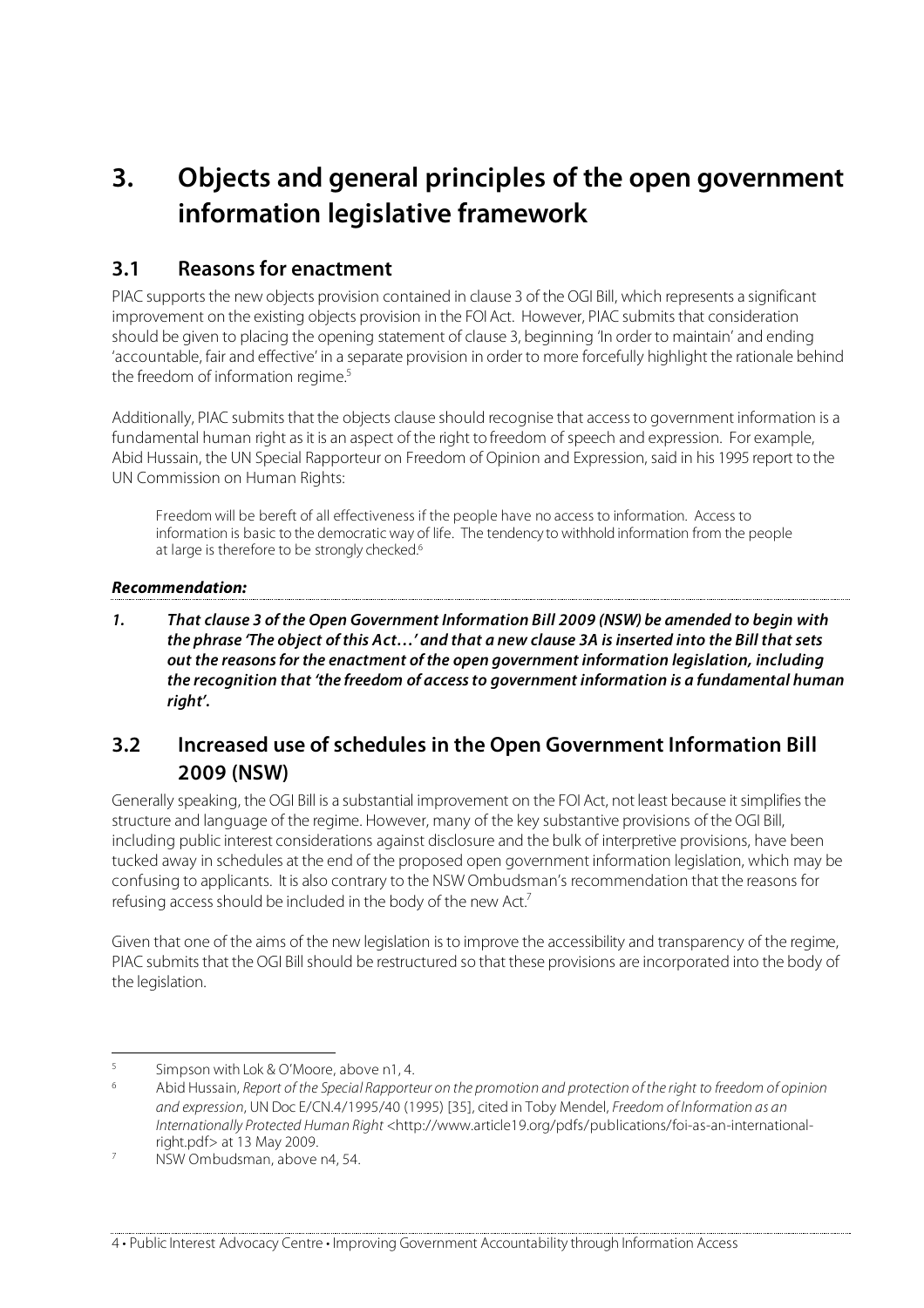**Recommendation:** 

**2. That the Open Government Information Bill 2009 (NSW) be restructured so that Schedules 1-3 and 5 are incorporated into the body of the legislation.**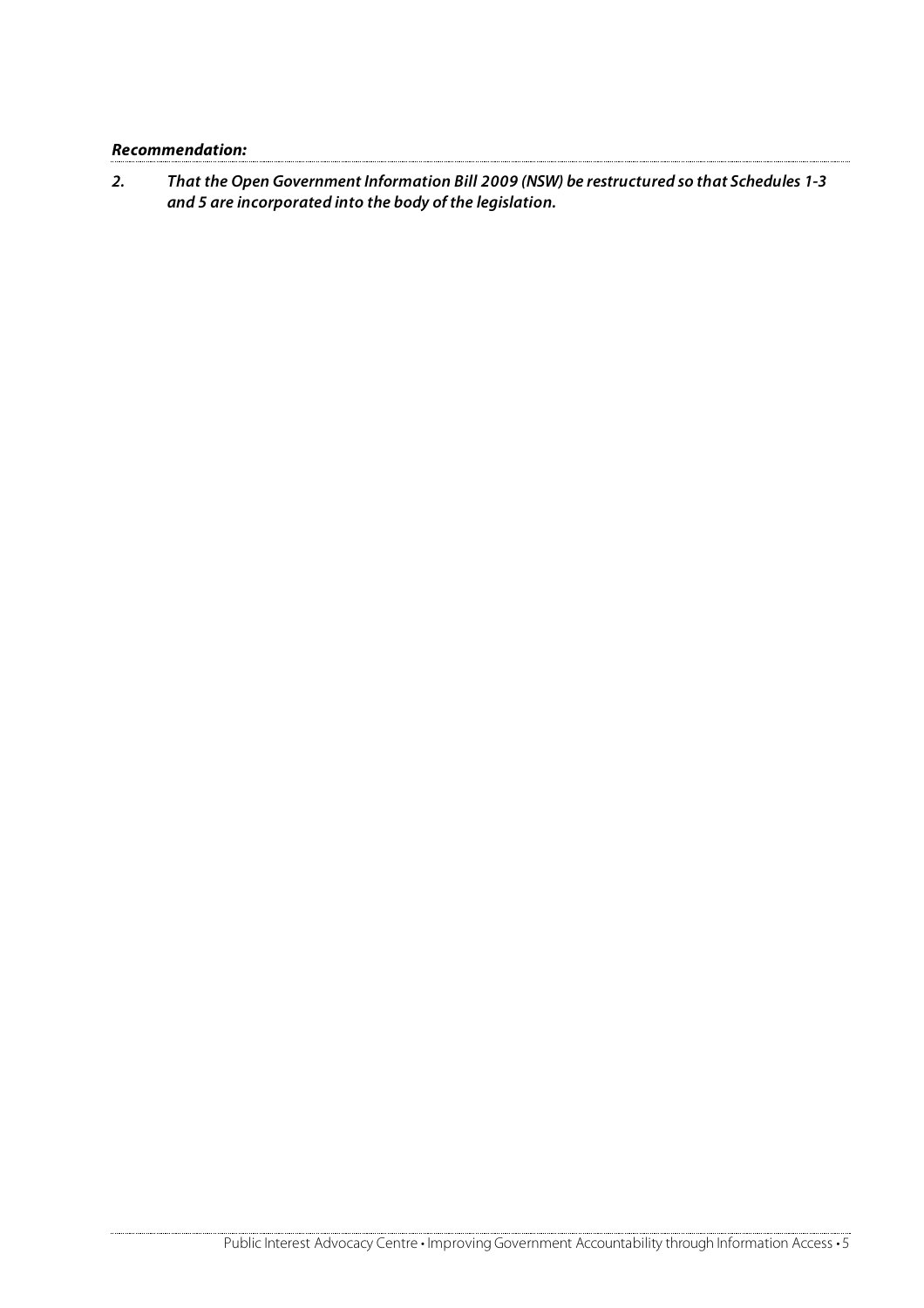# **4. Proactive disclosure of government information**

## **4.1 'Open access' information**

PIAC strongly supports the introduction of proposed Part 3 of the new Act, which creates a category of information, namely 'open access information' that must be proactively released to the public unless there is an overriding public interest against disclosure. However, PIAC considers that the OGI Bill should be more prescriptive about how this information will be released and suggests that clause 6(2) of the OGI Bill be amended to require that this information be made publicly available on a website (by making it available for downloading or providing a true link), as well as making the information available in any other form that the agency considers appropriate. This is consistent with the current reforms proposed by the Commonwealth Government.8

PIAC also emphasises the importance of agencies ensuring that they do not discriminate against people with a disability in the provision of documents under the open government information legislation, including documents available via an agency or department's information publication scheme, and submits that agencies must make their best endeavours to provide information in a form that is accessible to the person. For example, the agency should ensure that where electronic information is provided to a person who is vision impaired, it is in a format that is readable by the person.<sup>9</sup> PIAC notes that this is a requirement under Article 21 of the UN Convention on the Rights of Persons with Disabilities.<sup>10</sup>

Article 21 - Freedom of expression and opinion, and access to information

States Parties shall take all appropriate measures to ensure that persons with disabilities can exercise the right to freedom of expression and opinion, including the freedom to seek, receive and impart information and ideas on an equal basis with others and through all forms of communication of their choice, as defined in article 2 of the present Convention, including by:

a) Providing information intended for the general public to persons with disabilities in accessible formats and technologies appropriate to different kinds of disabilities in a timely manner and without additional cost;

b) Accepting and facilitating the use of sign languages, Braille, augmentative and alternative communication, and all other accessible means, modes and formats of communication of their choice by persons with disabilities in official interactions; ...

### **Recommendations:**

- **3. That clause 6(2) of the Open Government Information Bill 2009 (NSW) be amended to provide that open access information is to be made publicly available on a website as well as providing it in any other manner that an agency considers appropriate.**
- **4. That clause 6 of the Open Government Information Bill 2009 (NSW) be amended to make it clear that an agency must use every endeavour to provide open access information in a manner that**

<sup>&</sup>lt;sup>8</sup> See proposed s 8D(3) and 11C(2) contained in Freedom of Information Amendment (Reform) Bill 2009 item 3, sch 2, cl 3 and sch 3, cl12.

<sup>9</sup> See, for example, the European Blind Union's website at <http://www.euroblind.org/fichiersGB/policy.htm> on how to make information accessible to people with vision impairments. Please note, however, the person should be asked what format is suitable for them rather than relying on general advice of this sort.

<sup>&</sup>lt;sup>10</sup> Convention on the Rights of Persons with Disabilities, opened for signature 31 March 2007, Doc.A/61/611 (entered into force 3 May 2008), ratified by Australia on 17 July 2008.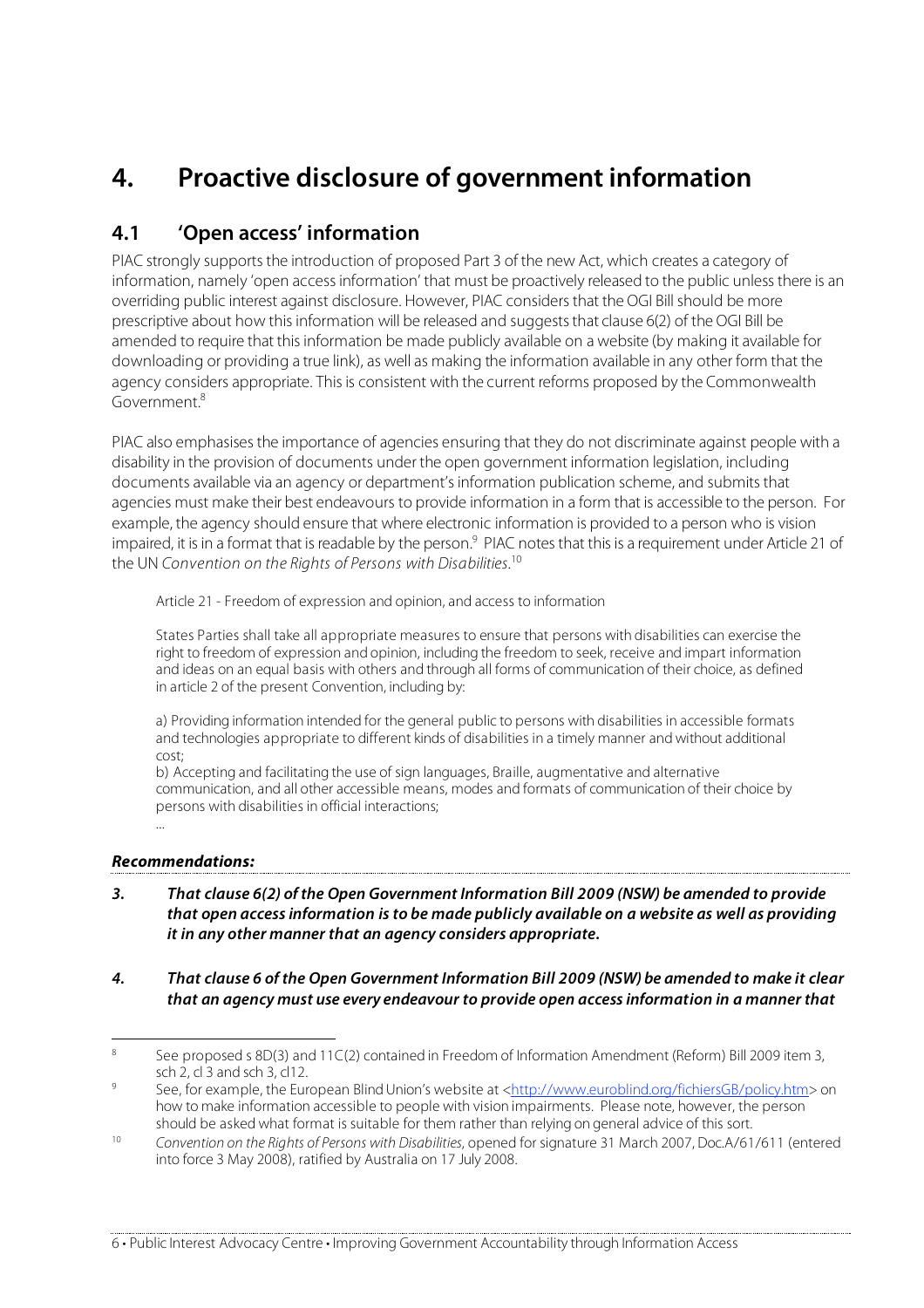#### **is accessible to all members of the public, giving due regard to the rights of people with disability to access information in appropriate formats.**

## **4.2 Disclosure logs**

PIAC's supports the establishment of disclosure logs in the new Act. However PIAC submits that the OGI Bill should require agencies to make disclosure logs available on their website or provide true links to the information contained in the disclosure log.

In his report, the NSW Ombudsman suggested that disclosure logs should be limited to documents that an agency decides are 'of general interest'. The OGI Bill has instead adopted the test that information is to be published in a disclosure log if it 'is information that the agency consider may be of interest to other members of the public'.11 PIAC prefers the latter test but maintains that this test is still subjective and, if interpreted too narrowly, would undermine the value of establishing disclosure logs. Furthermore, given that agencies will have the same protections when releasing information proactively as they are given when documents are released under the OGI Bill<sup>12</sup>, there should be no reason to limit the number of documents that are accessible via a disclosure log. PIAC therefore recommends that all documents previously disclosed as a result of an access application should be published on an agency's disclosure log.

Finally, the comments made above in relation to the issue of ensuring that open access information is published or provided in accessible formats apply equally to the publication of accessed documents via disclosure logs.

### **Recommendations:**

- **5. That clause 23 of the Open Government Information Bill 2009 (NSW) be amended so that an agency's disclosure log include information about every access application that results in the disclosure of information.**
- **6. That clause 24 of the Open Government Information Bill 2009 (NSW) be amended so that the information contained in an agency's disclosure log is available on an agency's website or that the agency provides a true link to the information.**
- **7. That clause 24 of the Open Government Information Bill 2009 (NSW) be amended to make it clear that agencies must use every endeavour to publish disclosure logs in a way that is accessible to all members of the public, giving due regard to the rights of people with disability to access information in appropriate formats.**

## **4.3 Register of government contracts**

PIAC strongly supports the proposed inclusion of state-owned corporations and local authorities in the register of government contracts contained in Division 4, Part 3 of the OGI Bill.

While PIAC accepts that state-owned corporations should not be disadvantaged under the new OGI Act in relation to commercial activities that they carry out in competitive markets, PIAC is concerned that the exception contained in clause 37 of the OGI Bill, namely that this division does not require a state-owned corporation to include any details of a contract 'in which it is in competition with any other person' is too vague and further consideration should be given to tightening this clause. Alternatively, it should be possible for the Information Commissioner to review a state-owned corporation's reliance on this provision.

<sup>11</sup> Open Government Information Bill 2009 (NSW) s 23.<br>
Open Government Information Bill 2009 (NSW) ss 10

<sup>12</sup> Open Government Information Bill 2009 (NSW) ss 108-110.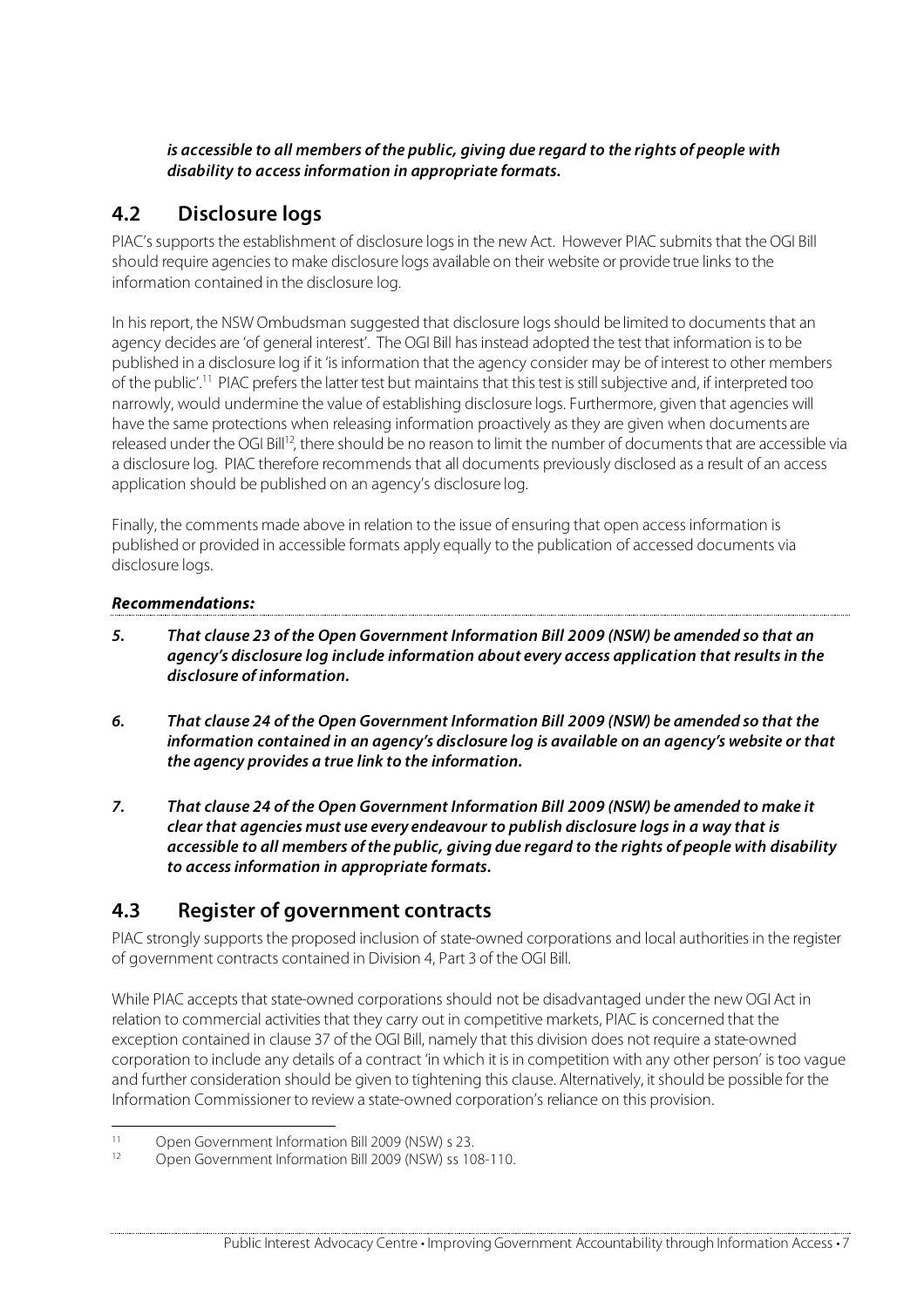Additionally, PIAC contends that any disputes about whether an agency has complied with the obligations imposed under this part of the new Act should be determined under the ordinary review mechanisms provided for in the new Act, and not in accordance with the opinion of the Chairperson of the State Contracts Control Board. If the government believes that the opinion of the Chairperson is relevant in determining whether or not an agency has complied with these obligations, it would be more appropriate to insert provisions in the OGI Bill providing that (i) the Chairperson must be consulted in any dispute as to whether an agency had complied with its obligations under this part; and (ii) if the dispute goes to the ADT, that the Chairperson must be given a reasonable opportunity to appear and be heard in relation to the matter.

At the very least, the same procedures should apply to any disputes about the way state-owned corporations, local authorities or universities have interpreted their obligations under this division of the OGI Bill as apply in relation to disputes about whether agencies have correctly interpreted their obligations about government contracts. In making this submission, PIAC notes the Ombudsman's comment:

Both of these groups [state-owned corporations and local authorities] are making use of public funds on behalf of the community, and we should be able to find out how those funds are being spent.<sup>13</sup>

Finally, PIAC contends that it is not appropriate to exclude all state-owned corporation or local authority contracts entered into before the commencement of the OGI Act from the operation of this division.

#### **Recommendations:**

- **8. That the phrase 'in which it is in competition with any other person' in clause 37 of the Open Government Information Bill 2009 (NSW) be amended to read as follows: 'in which the release is likely to detrimentally affect commercial activities that a State-owned corporation carries out in a competitive market'. Alternatively, that clause76 of the Open Government Information Bill 2009 (NSW) be amended so that a decision made pursuant to clause 37 is a 'reviewable decision'.**
- **9. That clause 34(2) of the Open Government Information Bill 2009 (NSW) be deleted.**
- **10. That paragraph 5 of Schedule 4 of the Open Government Information Bill 2009 (NSW) be deleted.**

 <sup>13</sup> NSW Ombudsman, above n4, 22.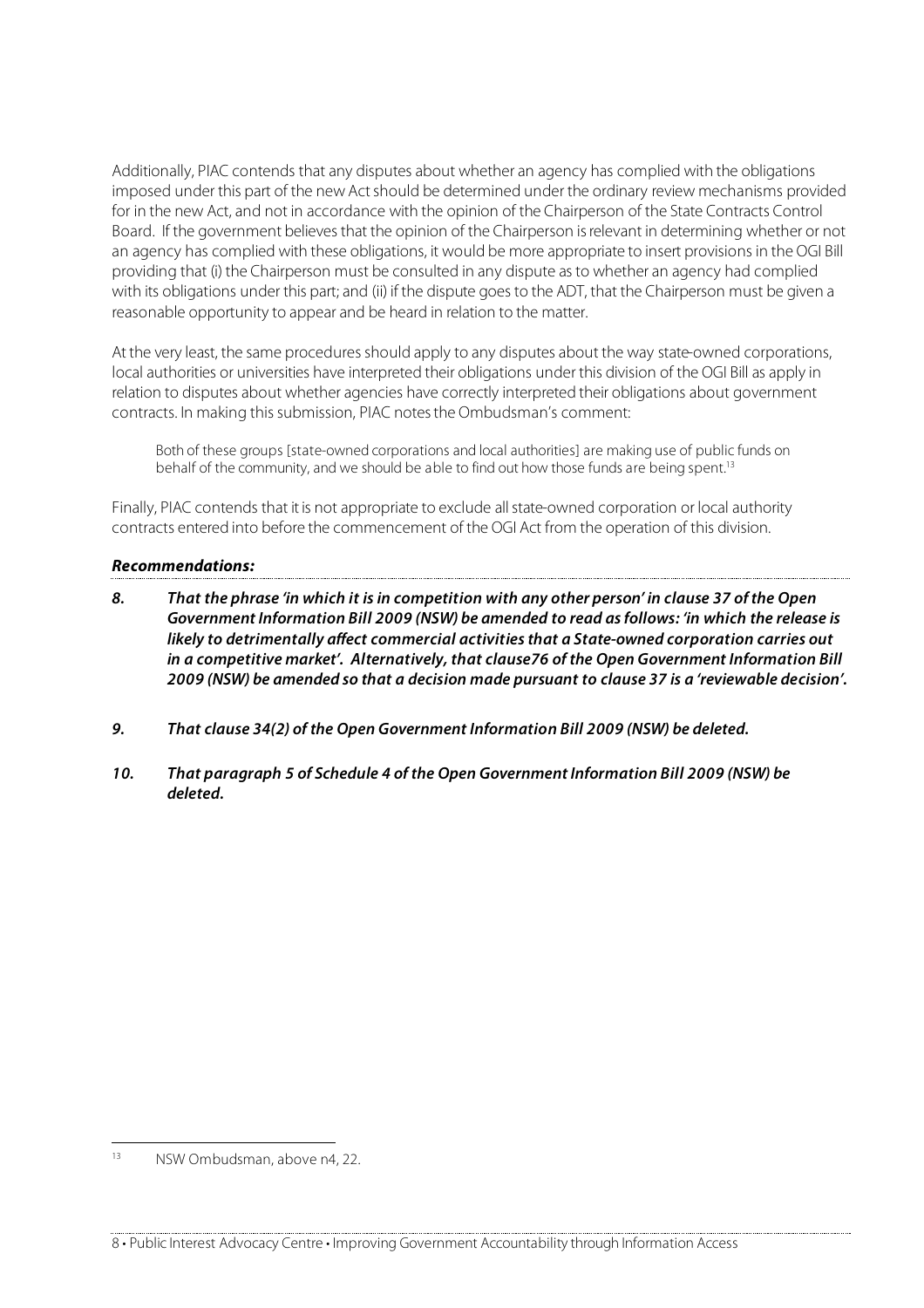# **5. Scope of the new legislation**

## **5.1 Houses of Parliament and Members of Parliament**

PIAC notes that, in his report, the NSW Ombudsman recommended that 'the Legislative Council and Legislative Assembly should be included in the ambit of the new Act'.14 This is consistent with the approach taken to the Houses of Parliament in a number of other jurisdictions including the United Kingdom, Ireland and South Africa.

Similarly, PIAC believes that all aspects of government should be covered by the FOI Act or proposed open government information legislative regime, subject to limited exemptions aimed at balancing the rights of the public to access government-held information against the need to protect legitimate government and public interests in certain documents remaining confidential.

PIAC submits that sensitive documents held by the Legislative Council and the Legislative Assembly should already be protected against disclosure by existing public interest considerations, although consideration should be given to adding a new clause that protects parliamentary privilege.

PIAC also recommends that the OGI Bill be amended so that it applies to individual members of Parliament.

### **Recommendations:**

- **11. That the definition of 'public authority' in Schedule 5 of the Open Government Information Bill 2009 (NSW) be amended so as to apply, when enacted, to the Legislative Council and the Legislative Assembly of the NSW Parliament.**
- **12. That the definition of 'public office' in Schedule 5 of the Open Government Information Bill 2009 (NSW) be amended so as to apply, when enacted, to members of the Legislative Council and Legislative Assembly of the NSW Parliament.**

## **5.2 State-owned corporations**

PIAC supports the inclusion of state-owned corporations in the definition of a 'public authority'.15 However, as noted above, PIAC considers that further consideration should be given to ensuring that state-owned corporations are subject to sufficiently rigorous reporting requirements in relation to their contracts.

## **5.3 Private sector bodies**

According to the companion guide to the OGI Bill, the recommendation that the resulting Open Government Information Act should extend to records held by non-government and private sector bodies, that relate directly to contracted-out services will be progressed following further consultations.

While it considers that this is a complicated issue<sup>16</sup>, PIAC submits that the OGI Bill be extended to apply to all private sector bodies that provide essential services to the community or fulfil functions that would otherwise be provided by government departments, Ministers or agencies.

<sup>&</sup>lt;sup>14</sup> NSW Ombudsman, above n4, 45.<br>
Open Government Information Ri

<sup>15</sup> Open Government Information Bill 2009 (NSW), sch 5.<br>16 Simpson with O'Moore 8 Lok above p1, 10, 20

Simpson with O'Moore & Lok, above n1, 19-20.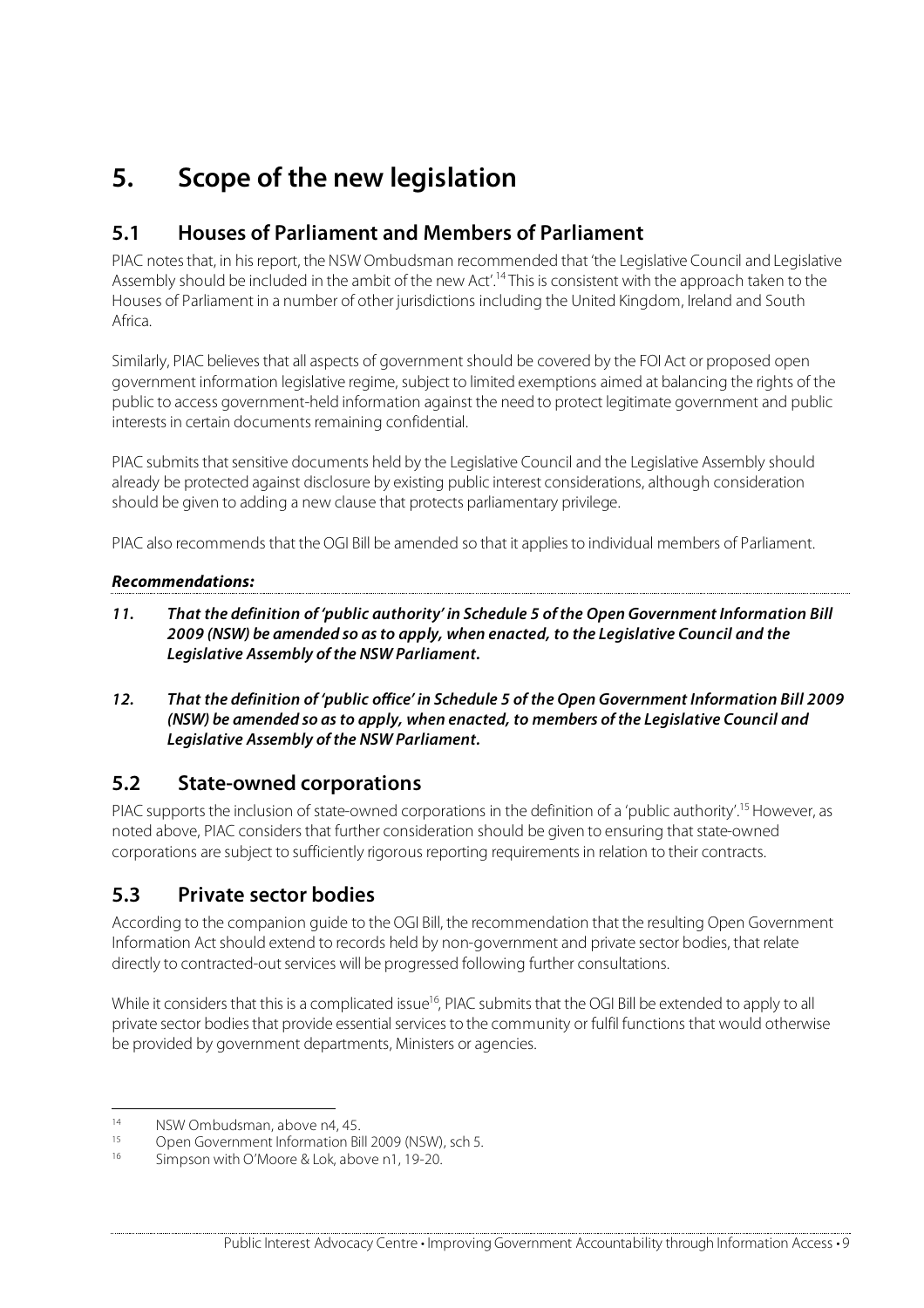| <b>Recommendation:</b> |  |
|------------------------|--|
|------------------------|--|

**13. That the Open Government Information Bill 2009 (NSW) be amended to apply, when enacted, to all private sector bodies that provide essential services to the community or fulfil functions that would otherwise be provided by government departments, Ministers or agencies.**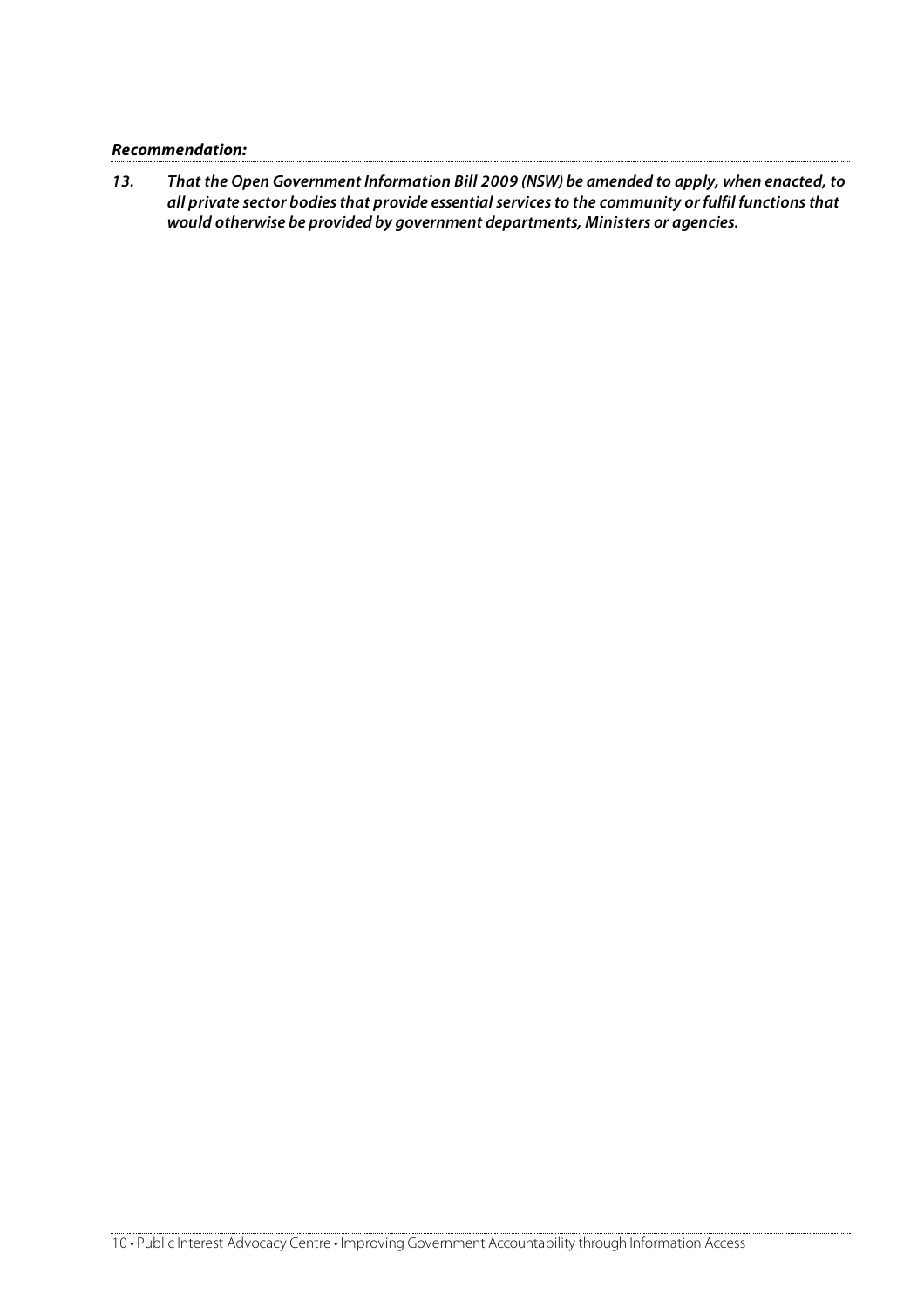# **6. The right to access government information**

## **6.1 List of public interest considerations in favour of disclosure**

PIAC strongly supports many of the changes that the OGI Bill makes to the right to access government information, particularly clauses 5 and 12, which clearly establish a general presumption that it is in the public interest to disclose government information. However, PIAC has a number of reservations about Part 2 of the OGI Bill.

Firstly, although PIAC believes that the statement in clause 12(1): 'there is a general public interest in favour of the disclosure of government information' is a good starting point, PIAC believes that it is important that a nonexhaustive list of public interest considerations be built into the new legislative regime alongside the public interest considerations against disclosure. In PIAC's experience under the current FOI regime, agencies and departments considering FOI requests have spent too much energy considering exemptions and other reasons against disclosure rather than adequately considering public interest factors in favour of disclosure. PIAC believes that if the specific public interest factors favouring disclosure are not listed in the new legislative regime itself, as soon as an agency considers any public interest factors against disclosure, there is a risk that these factors will be seen by the agency to be sufficient to overturn the general presumption in favour of disclosure.

While clause 12 enables the Information Commissioner to provide additional guidelines to clarify the types of factors favouring disclosure and also the weight that should be given to factors against disclosure, PIAC submits that, if the NSW Government is genuine about placing public interest at the core of all FOI or open government information decisions, the list of factors for and against disclosure must be in the new Act, rather than in administrative guidelines. Reducing the status of 'for and against' factors to administrative guidelines means that they will not have legal force. On the other hand, if a list of public interest favours favouring disclosure were to be included in the new Act, the Information Commissioner could usefully provide supplementary guidelines providing a more detailed explanation of the principles and weighing-up exercise that should form the basis of a determination under Part 4 of the OGI Act.

#### **Recommendation:**

- **14. That clause 12 of the Open Government Information Bill 2009 (NSW) be amended to include a new sub-clause providing a non-exhaustive list of public interest considerations in favour of the disclosure of government information. This new sub-clause could include the following as some of the public interest considerations in favour of disclosure:**
	- **a. disclosure of the information could reasonably be expected to promote open discussion of public affairs and enhance government accountability;**
	- **b. disclosure of the information could reasonably be expected to contribute to positive and informed debate on important issues or matters of serious interest;**
	- **c. disclosure of the information could reasonably be expected to inform the community of government operations, including in particular, the rules and practices followed by government in its dealings with members of the community;**
	- **d. disclosure of the information could reasonably be expected to ensure effective oversight of expenditure of public funds;**
	- **e. disclosure of the information could reasonably be expected to allow or assist inquiry into possible deficiencies in the conduct of or administration of a public agency or by public officials;**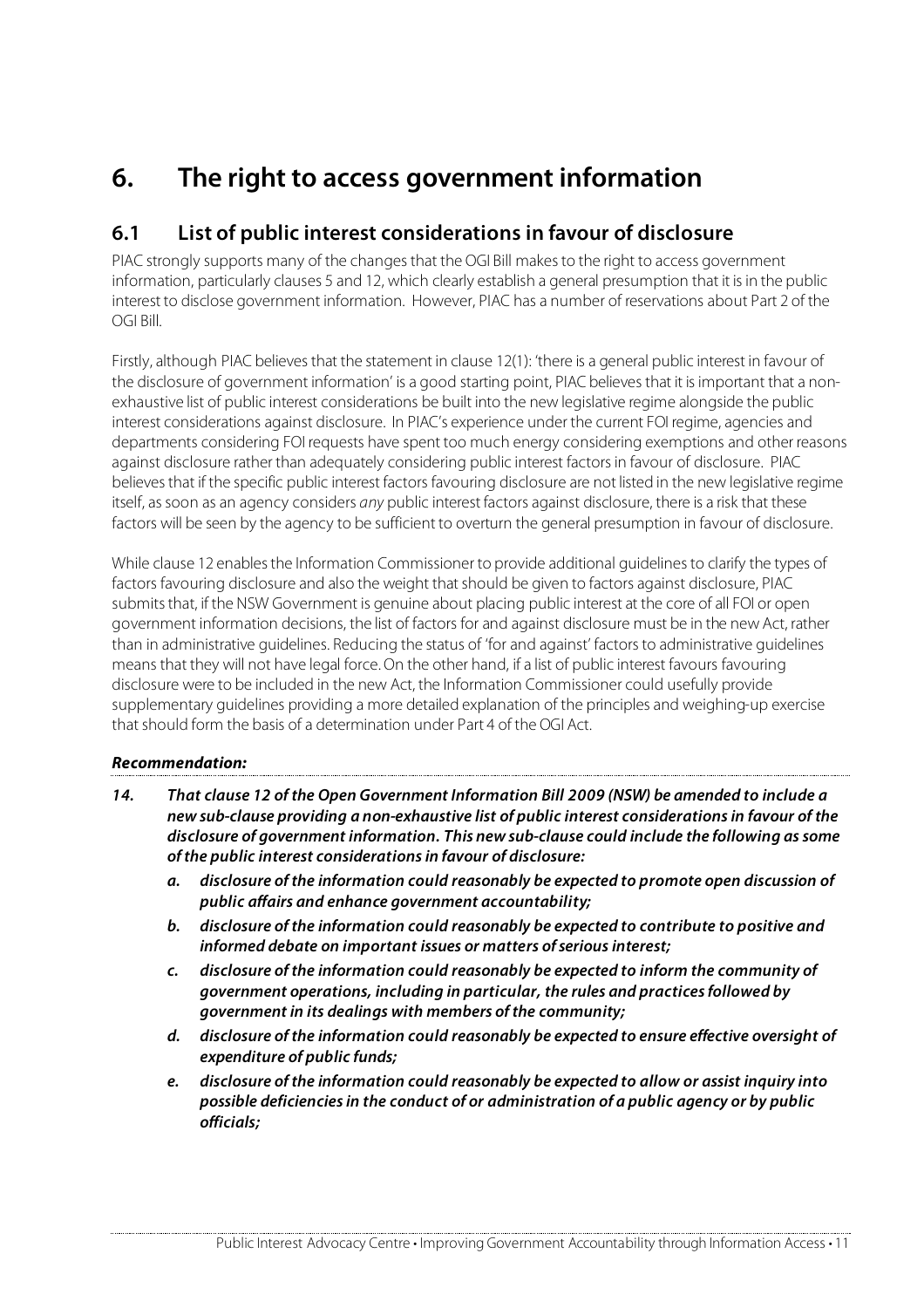- **f. disclosure of the information could reasonably be expected to evidence or be likely to identify that an agency has, or its staff have, engaged in illegal, unlawful, inappropriate, unfair or the like conduct, or have acted maliciously or in bad faith;**
- **g. disclosure of the information could reasonably be expected to reveal the reasons for a decision;**
- **h. disclosure of the information could reasonably be expected to reveal the reasoning and other useful contextual information behind government decisions that have affected or could have a significant effect on people;**
- **i. disclosure of the information could reasonably be expected to reveal environmental or health risks or measures relating to public health and safety; and**
- **j. disclosure of the information could reasonably be expected to contribute to innovation and the facilitation of research.**<sup>17</sup>

## **6.2 Personal factors of the applicant**

PIAC is extremely concerned about the proposal contained in clause 52 of the OGI Bill that an agency may consider the applicant's identity, motive and any other personal factors in weighing up the public interest considerations for and against disclosure.

This proposal is at odds with one of the basic tenets of the FOI Act, namely that the motive of an applicant in seeking access to information is irrelevant. As Gareth Griffith explained in respect of the right of access under the existing FOI Act:

There is an unconditional right of access to government documents under the Act in the sense that the applicant does not have to provide a reason or special need for access to the documents. All members of the public have the same right of access, irrespective of the reason for applying for access.<sup>18</sup>

Moreover, if one approaches this issue from a human rights perspective, bearing in mind that the right to government information is an aspect of the fundamental right to freedom of speech and expression, this provision is a breach of the fundamental human rights proposition that all people have the same rights irrespective of personal characteristics or other factors. Although this provision does not expressly state that it imposes any preconditions on the disclosure of government information, by allowing an agency to take into account personal factors (such as an individual's identity) in determining whether or not to release documents in response to an access application, the OGI Bill is essentially allowing the government to determine, on the basis of these factors, whether or not it should fulfil this aspect of the fundamental right to freedom of speech and expression.

Furthermore, on a practical level, the inclusion of this provision is extremely problematic. For example, how is an agency supposed to 'rate' the relevance of a person's identity in terms of how this may affect the public interest in disclosing information to the applicant? Is a journalist more worthy of certain information than a single mother (or vice versa)? Is there greater public interest in disclosing information to a journalist who may publish the information in a national newspaper than a journalist who plans to publish in a local newsletter?

There are similar problems in trying to assess the relevance of a person's motive to the public interest test. For example, even if an applicant sets out their motive in asking for this information, can this be relied on and what weight should it be given? If an applicant is simply inquisitive, does that weigh more or less in favour of disclosure than if someone wants to use the information in legal proceedings?

 <sup>17</sup> See for example, FOI Independent Review Panel, The Right to Information – Reviewing Queensland's FOI Act (2008) 152-153.

<sup>18</sup> Griffith, above n3, 7.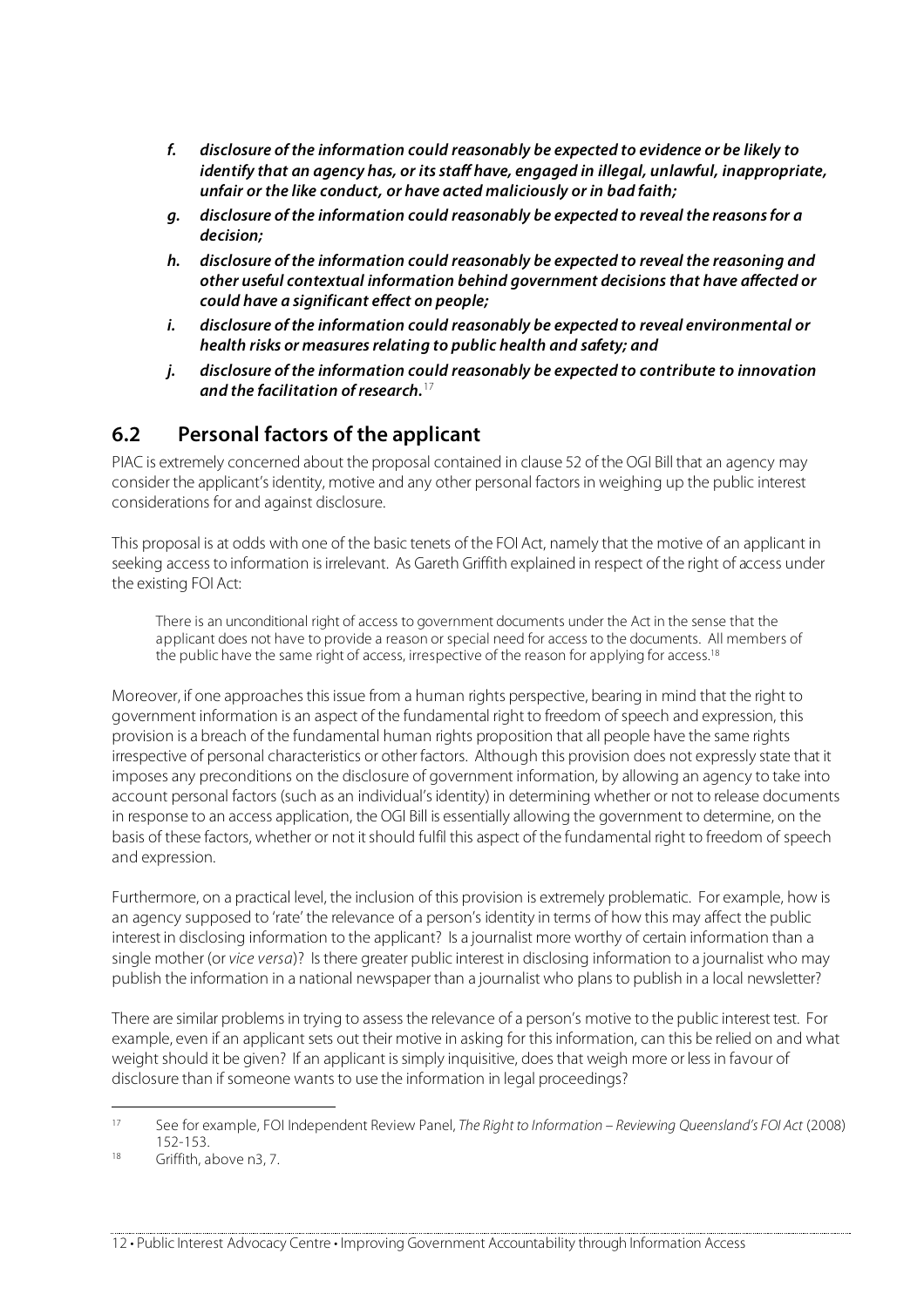Although PIAC acknowledges that the Government's view is that under the existing FOI regime, the motive, and at times, identity and particular interest of the applicant will be relevant considerations in determining an FOI request<sup>19</sup>, PIAC does not believe that it necessary or appropriate to expressly make these factors relevant considerations in the new Act. To the extent that a court or the Administrative Decisions Tribunal (ADT) determines that it is appropriate to take into account 'personal factors' when reviewing an FOI decision, this practice can continue under the new legislation without the need to include this provision in the OGI Bill. Whereas including this provision into the OGI Bill is problematic, because it would open it up for individual decision-makers rather than courts or tribunals to consider these factors. Thus, there is a significant risk that this provision could lead to decision-makers making decisions that are potentially discriminatory, arbitrary or unfair.

#### **Recommendation:**

**15. That clause 52 of the Open Government Information Bill 2009 (NSW) be deleted.**

## **6.3 Conditions on access applications**

Similarly, PIAC is concerned by clause 15(e) of the OGI Bill, which states that one of the principles governing whether there is an overriding public interest against disclosure is the fact that the use or disclosure of information cannot be made subject to any conditions.

Likewise, PIAC is concerned by clause 70 of the OGI Bill. Although sub-clause (1) provides that an agency is not entitled to impose any conditions on the use or disclosure of information when an agency provides access, sub-clause (2) goes on to say that conditions can be imposed on the way access is given, for example by not allowing a person to take notes while inspecting a document. The difficulty with this sub-clause is the risk that disclosure could become illusory.

In PIAC's experience, individuals make requests for documents under the FOI Act in order to use that information. Sometimes this may be to publish the information widely. In other cases, the use is more limited, for example, informing their decision-making about whether or not to bring litigation or for use during litigation. However, in all of these cases, setting conditions on the way in which people can access documents, for example, by limiting disclosure to a viewing, could undermine the practical value of being provided with access in the first place. There is also a risk that agencies would over-utilise this provision.

### **Recommendations:**

### **16. That clause 15(e) of the Open Government Information Bill 2009 (NSW) be deleted.**

### **17. That clause 70(2) of the Open Government Information Bill 2009 (NSW) be deleted.**

## **6.4 Conclusive presumption against disclosure contained in Schedule 1**

It has been suggested that some exemptions should not be subject to the public interest test because of the public interest in the confidentiality of the exempted documents, including documents relating to Cabinet discussions and matters of national security. However, PIAC is of the firm view that all exemptions should be subject to a public interest test to enable consideration of the specific circumstances of each case. For example, some documents may genuinely be of a sensitive nature when they are created, such as a document containing information about a current criminal investigation, hence it would not be in the public interest to

 <sup>19</sup> See, for example, NSW Department of Premier and Cabinet & NSW Ombudsman, The NSW FOI Manual (2007) para 4.9.1. See also, Humane Society International Inc v National Parks & Wildlife Service & Ors [2000] NSWADT 133 at [26]-[31] and [53]-[56].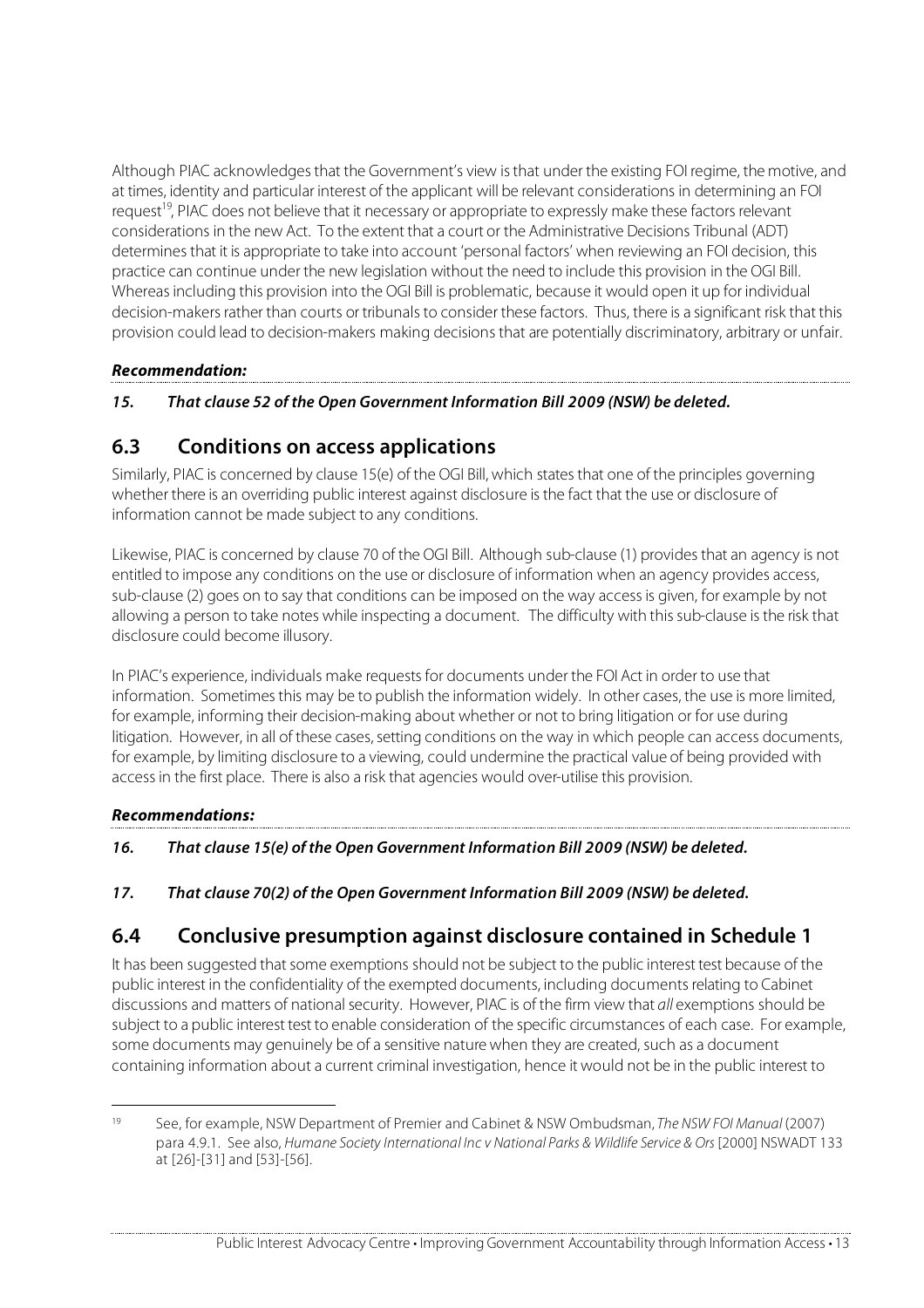release them at that time. Yet the sensitivity of those documents may decrease as time passes, in which case they should be available for potential disclosure to the public at the appropriate time.

#### **Recommendation:**

**18. That Schedule 1 of the Open Government Information Bill 2009 (NSW) be incorporated into Schedule 2, so that all exemptions are subject to a public interest test.**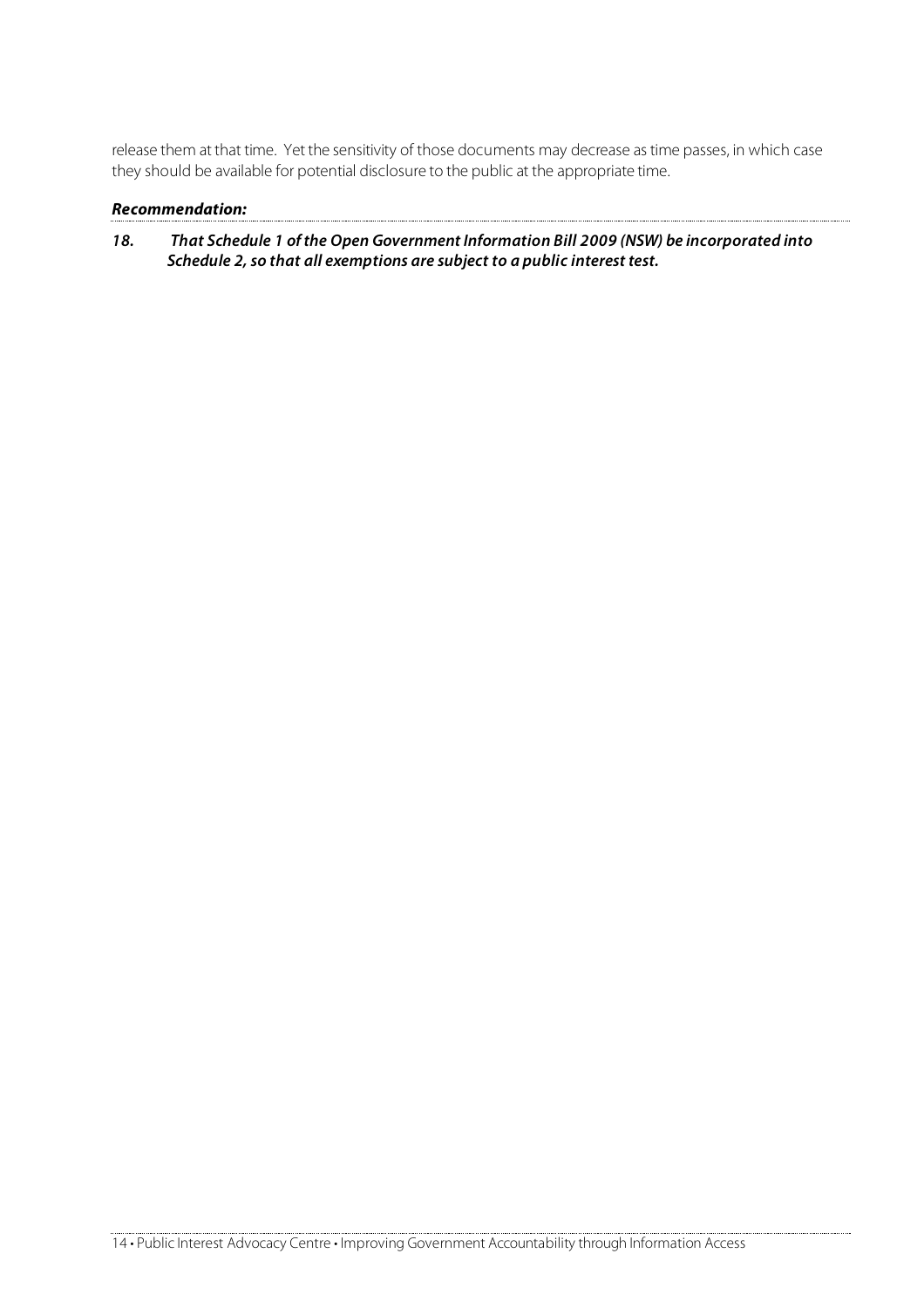# **7. Factors against disclosure**

As set out in the comments above about the right to access government information, PIAC is of the view that all of the types of information specified in Schedule 1 to the OGI Bill should be subject to a public interest test. PIAC urges the Government to consider removing Schedule 1 entirely and incorporating these documents into Schedule 2 of the OGI Bill. On the other hand, PIAC is pleased that the Government has increased the number of former exemptions that will be subject to the public interest test.

Additionally, PIAC seeks to comment on a number of the specific types of information included in the Schedules.

## **7.1 Cabinet documents**

While PIAC considers that the reference to the 'dominant purpose' in paragraph 2(1)(b) of the OGI Bills is an improvement on the current Cabinet documents exemption<sup>20</sup>, this is undermined by (c), which includes, 'document[s] prepared for the purpose of … being submitted to Cabinet for Cabinet's approval for the document to be used for the dominant purpose for which it was prepared…' This reintroduces the existing test that a document can be produced for another purpose, but if one of the purposes is it being submitted to Cabinet this is sufficient to attract the exemption.

PIAC submits that the better approach would be to adopt a new purposive test that focuses on the consequences of disclosure rather than continuing to tinker with the existing provision.21 This is the case in New Zealand.

Finally, PIAC maintains that the Cabinet documents exemption should be subject to the public interest test. While PIAC accepts that it is extremely unlikely that the public interest in releasing documents that are properly characterised as 'cabinet documents' would ever outweigh the public interest in those documents remaining confidential (see, for example, Commonwealth v Northern Land Council (1993) 176 CLR 604<sup>22</sup>), it is more consistent with the objectives of the FOI Act and the proposed open government information regime that this exemption contain a public interest test.

### **Recommendation:**

**19. That the Cabinet documents described in clause 2 of Schedule 1 of the Open Government Information Bill 2009 (NSW) and clauses 1(a) and (b) of Schedule 2 of the Bill be deleted and a new purposive test that focuses on the consequences of disclosure be inserted into Schedule 2 of the Bill.** 

## **7.2 Law enforcement**

PIAC notes the comments made by the NSW Ombudsman in relation to the list of specific operational units contained in clause 7 of Schedule 1 of the OGI Bill  $^{23}$ 

PIAC maintains that the documents created by these units would be adequately covered by clause 3 of Schedule 2 of the OGI Bill.

<sup>&</sup>lt;sup>20</sup> Cf National Parks Association of NSW Inc v Department of Lands [2005] NSWADT 124 at [26].

<sup>&</sup>lt;sup>21</sup> See, for example, *Official Information Act 1982* (NZ) s 9.<br> $22 \t{64}$  Site of buthe FOI Independent Parisus Papel, above n1.

<sup>&</sup>lt;sup>22</sup> Cited by the FOI Independent Review Panel, above n17, 115-116.<br><sup>23</sup> NISW Ombudsman, above n4, 60.

NSW Ombudsman, above n4, 60.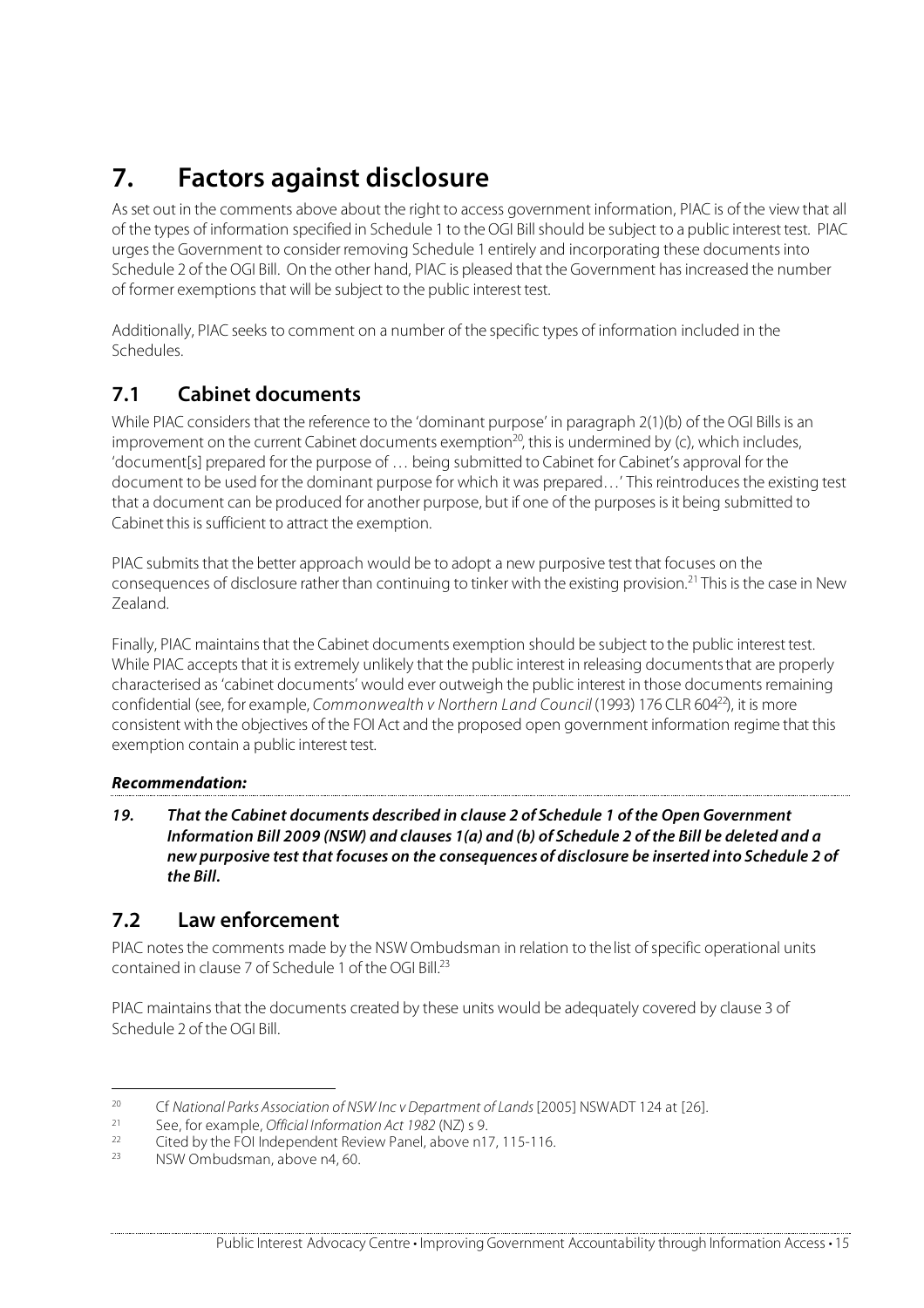#### **Recommendation:**

#### **20. That clause 7 of Schedule 1 of the Open Government Information Bill 2009 (NSW) be deleted.**

### **7.3 Other unnecessary exemptions**

PIAC submits that clause 1(f) of Schedule 2 of the OGI Bill is too broad and should be deleted. The information that would be protected by this clause would be covered by other exemptions, including clause 1(e) of Schedule 2 (deliberative processes).

Similarly, PIAC considers that clauses 4(e) and 5(d) of Schedule 2 of the OGI Bill are unnecessary and should be deleted.

#### **Recommendation:**

**21. That clauses 1(f), 4(e) and 5(d) of Schedule 2 of the Open Government Information Bill 2009 (NSW) be deleted.**

### **7.4 Retaining a schedule of excluded agencies**

PIAC notes that the excluded agencies currently listed in Schedule 2 of the FOI Act have largely been retained in the OGI Bill, albeit that they are no longer entirely excluded from the operation of the open government information regime, but rather are listed as agencies whose information it is conclusively presumed to be against the public interest to disclose.

This represents an improvement on the existing regime, as these agencies will now be required to comply with other obligations under the OGI Bill, other than being required to release documents in response to an access application. For example, they will be required to publish their open access information. However, PIAC maintains that all exemptions should be subject to a public interest test.<sup>24</sup>

#### **Recommendation:**

**22. That Schedule 3 of the Open Government Information Bill 2009 (NSW) should be incorporated into Schedule 2 of the Bill, so that all exemptions are subject to a public interest test.**

<sup>&</sup>lt;sup>24</sup> See also Simpson with Lok & O'Moore, above n1, 14.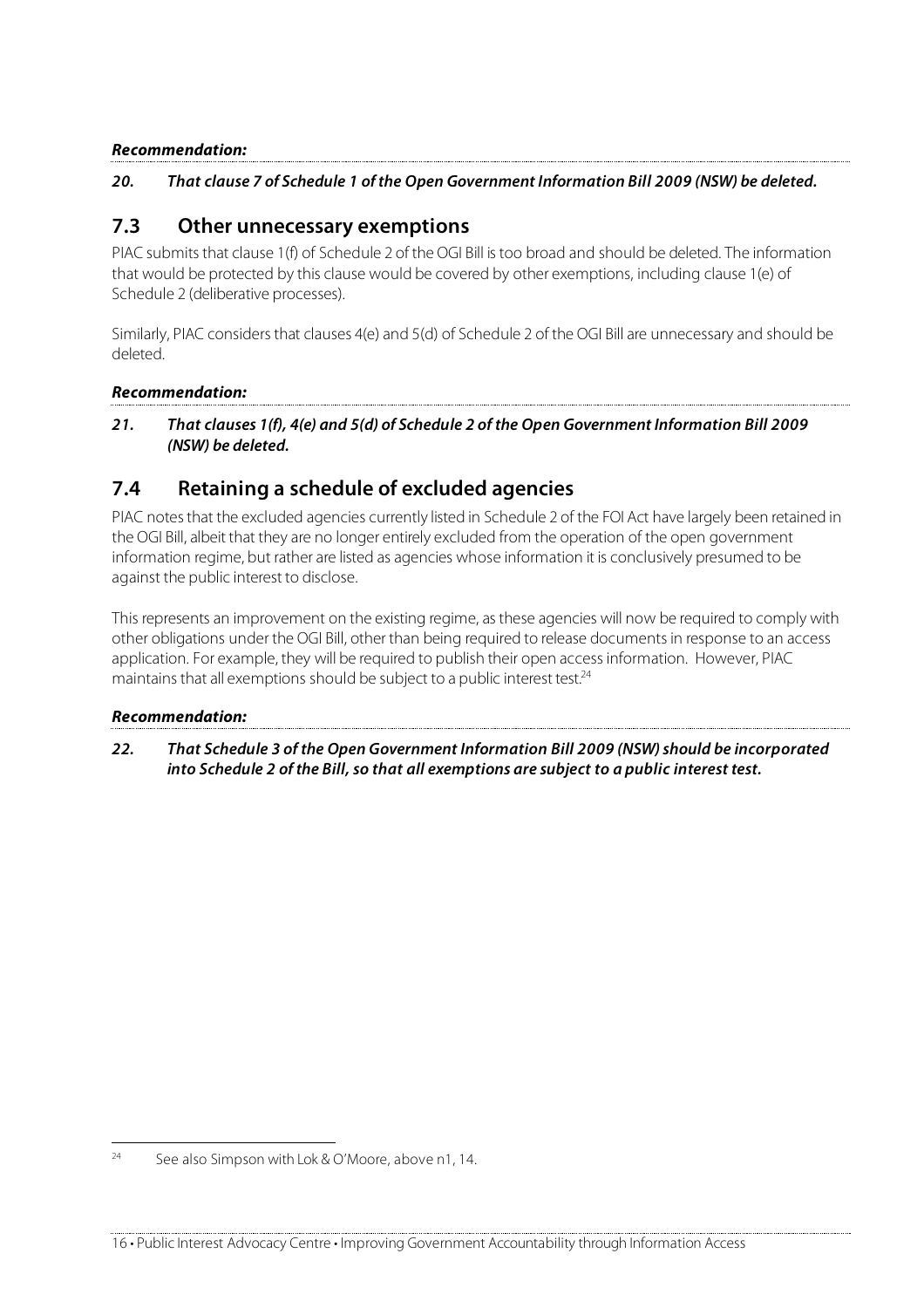# **8. Processing issues**

## **8.1 Refusal to deal with an access application**

PIAC submits that in determining whether to refuse a request on the basis that a practical refusal reason exists, an agency or Minister should also be required to balance the practical refusal reasons against the public interest in disclosure of the information requested. For example, in the case of Re SRB and SRC and Department of Health, Housing, Local Government and Community Services (1994) 33 ALD 171, PIAC sought documentation about pituitary hormone treatments under the National Human Pituitary Hormone Programme. While the agency provided access to personal files, it refused access to some 600 policy files pursuant to section 24 of the Freedom of Information Act 1982 (Cth) on the basis that providing those documents would be an unreasonable diversion of its resources. While PIAC argued before the Administrative Appeals Tribunal (AAT) that the agency should not have been able to issue such a blanket refusal, the AAT concluded that the Freedom of Information Act 1982 (Cth) was intended to concentrate on individual documents and rights and not on such far-ranging enquiries and therefore upheld the agency's decision to refuse access to these documents. PIAC considers that the OGI Bill should not limit access to such important information merely because of the volume involved.

PIAC also considers that clause 57(3) of the OGI Bill should be amended to require an agency to provide an applicant with assistance in revising their request. This would prevent unnecessary refusals that could be met if requests were appropriately revised following consultation.

#### **Recommendations:**

**23. That clause 57 of the Open Government Information Bill 2009 (NSW) be amended by inserting a new sub-clause (2A) that states:**

**In deciding whether an application would require an unreasonable and substantial diversion of an agency's resources, an agency must be required to balance the extent to which the application would be an unreasonable and substantial diversion against the public interest in disclosure of the information requested.'**

**24. That clause 57(3) of the Open Government Information Bill 2009 (NSW) be amended by adding the words 'and must provide assistance to an applicant in revising the application' after the phrase 'the agency must give the applicant a reasonable opportunity to amend the application'.**

## **8.2 Access applications and subpoenas**

Subpoenaed documents can only be used for limited purposes and only in relation to the proceedings for which they were issued. Consequently, PIAC contends that an applicant should be able to request the information under the open government information legislation notwithstanding that it may have previously been provided pursuant to a subpoena.

Similarly, applicants should be able to subpoena documents previously obtained pursuant to the open government information legislation. It is possible to imagine a situation where a person obtains documents under the FOI/open government information legislation and later obtains advice from a lawyer that leads them to commence proceedings. If the person cannot be sure that they have not lost any documents they should be entitled to obtain them under the open government information legislation Act.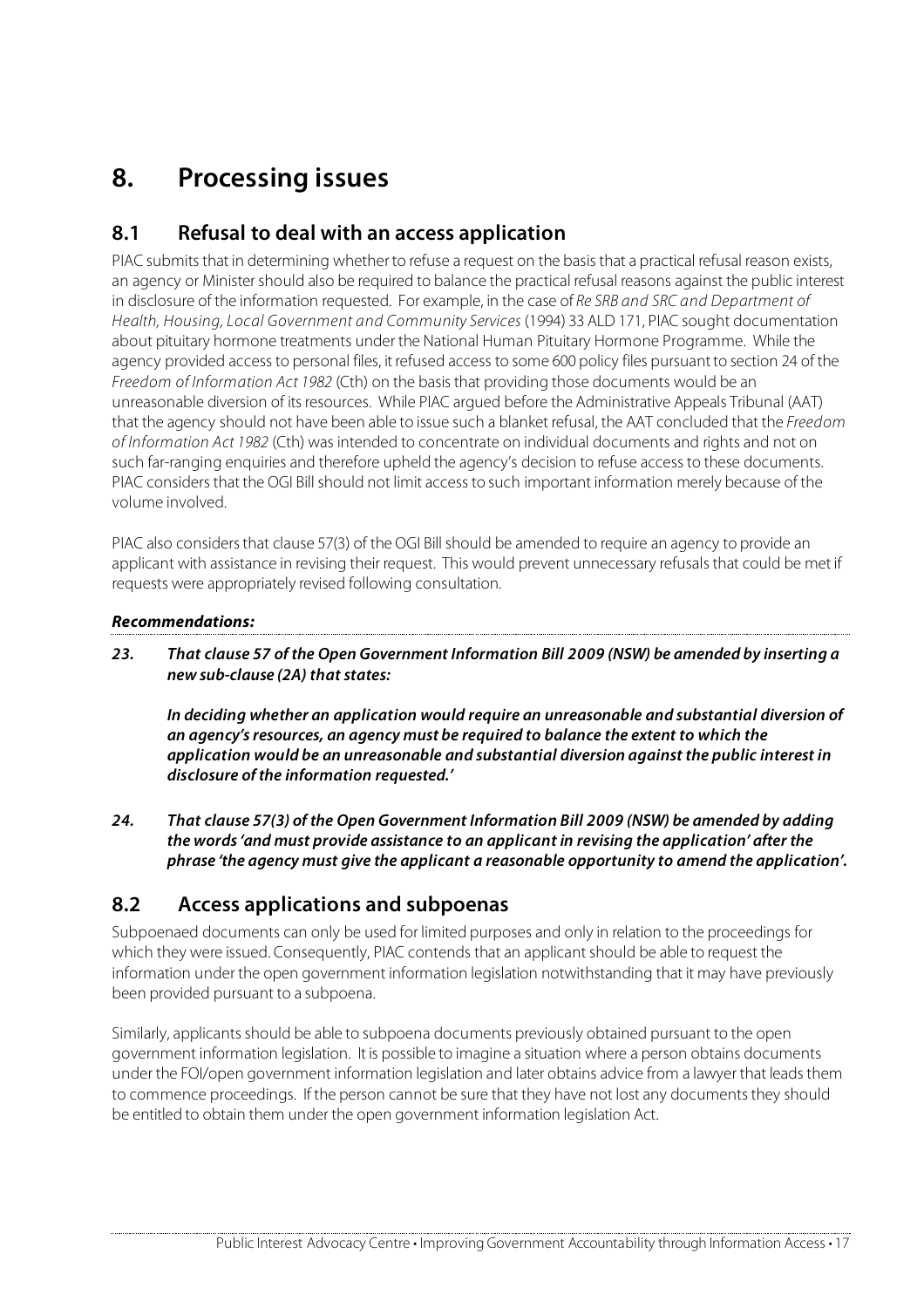Further, there are different regimes regulating the granting of subpoenas and freedom of information and the proposed open government information proposal, and different considerations relevant to the making of decisions under each regime. PIAC considers it would be inappropriate and unhelpful to the legal process to prohibit an applicant subpoenaing documents obtained previously under the open government information legislation.

#### **Recommendation:**

#### **25. That clause 57(1)(d) of the Open Government Information Bill 2009 (NSW) be deleted.**

#### **26. That clause 75 of the Open Government Information Bill 2009 (NSW) be deleted.**

## **8.3 Fees and charges**

PIAC firmly maintains the position that the idea of recovering costs from applicants is at odds with the fundamental principle that the freedom of information regime concerns the right of individuals to access information:

[R]ights should not be made conditional on paying for them. This is a cost that government should bear as part of fulfilling its democratic responsibilities of being transparent and accountable to the people. On a practical level, PIAC is not convinced that the existing fees actually cover the costs involved in acknowledging receipt of a freedom of information request and making an initial assessment of the request, particularly if the application fee is reduced on the basis of financial hardship or public interest to only \$15 to make an initial application and \$20 to seek an internal review.<sup>25</sup>

PIAC is particularly concerned about the current practice of charging fees for processing a request based on the time taken, rather than the amount of information disclosed. In its submission to the NSW Ombudsman, PIAC argued that the latter approach is more transparent, encourages applicants to narrow their search and ensures that applicants are not penalised if agencies have poor record-keeping systems.

PIAC notes that the Independent Review Panel<sup>26</sup> and the ALRC Report 77 support the approach proposed by PIAC.<sup>27</sup> PIAC also notes that other jurisdictions, including the UK, Tasmania and the ACT, do not charge any fees for initial requests or internal reviews.

### **Recommendations:**

- **27. That clauses 39(1)(c), 57(5), 60(3) and 61(2) of the Open Government Information Bill 2009 (NSW) be deleted, and that the reference to 'application fees' in clause 47(2) of the Bill be deleted.**
- **28. That clause 80(1) of the Open Government Information Bill 2009 (NSW) be deleted.**
- **29. That clause 61 of the Open Government Information Bill 2009 (NSW) be amended so that processing charges are calculated on the basis of the amount of information disclosed, not the time taken to process the application.**

<sup>&</sup>lt;sup>25</sup> Simpson with Lok and O'Moore, above n1, 34.<br> $^{26}$  EQU independent Poview Banel, above n17, 10

<sup>&</sup>lt;sup>26</sup> FOI Independent Review Panel, above n17, 192-194.

Australian Law Reform Commission, Open government: a review of the federal Freedom of Information Act 1982, Report No 77 (1995) 187.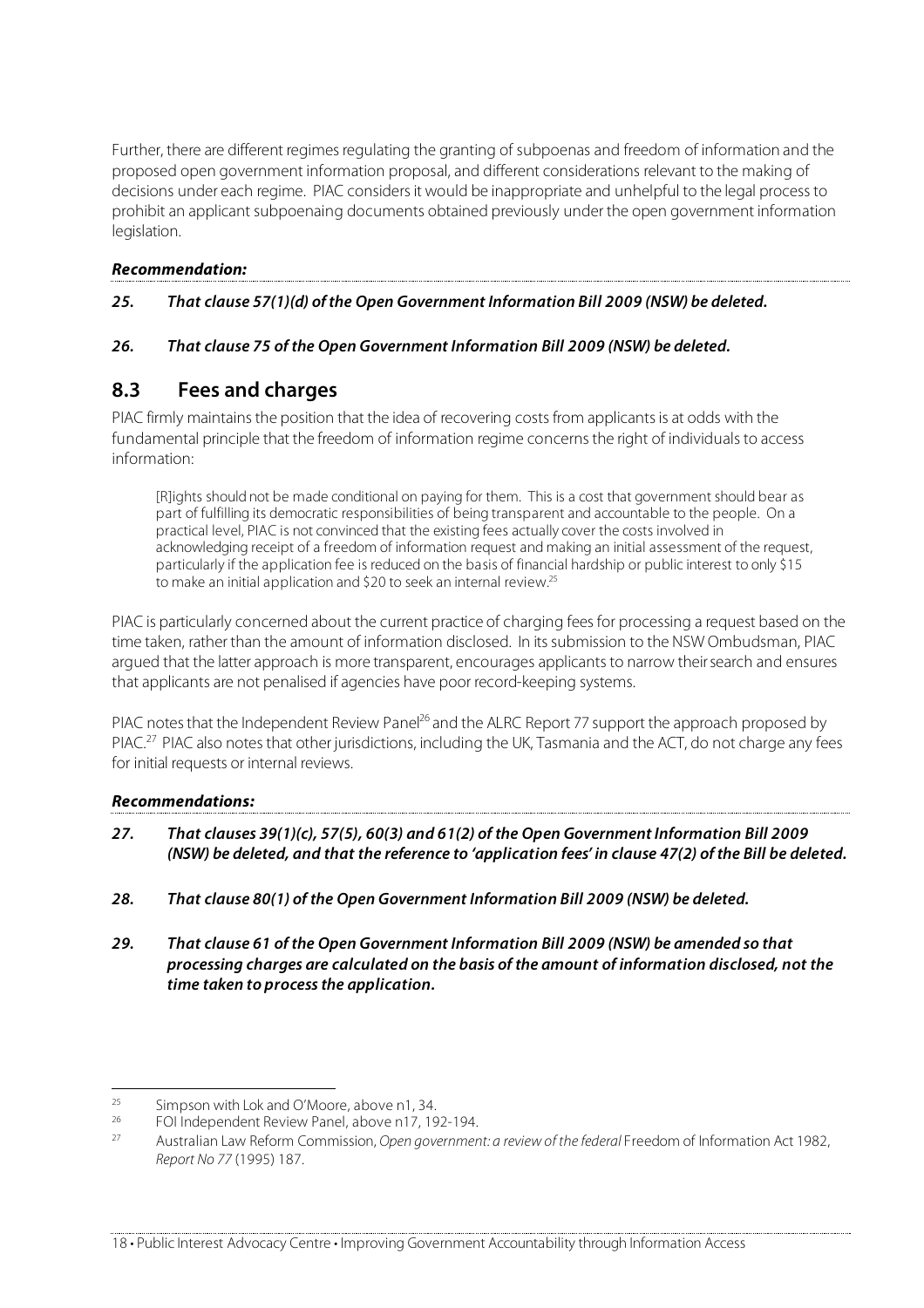## **8.4 Discounts for public interest access applications**

PIAC notes the argument made in the NSW Ombudsman's report that given the fundamental idea that it is always in the public interest for documents to be disclosed, the existing test for reducing processing charges, namely that it is in the public interest to make the information available, lacks meaning.<sup>28</sup>

On the other hand, PIAC is concerned that the test contained in clause 63 of the OGI Bill, namely that an applicant is entitled to a reduction of 50% if an agency is satisfied that the information applied for is 'of special benefit to the public generally' is too stringent. PIAC's experience is that agencies are generally prepared to reduce fees and charges when its clients can demonstrate financial hardship, for example, by providing a pensioner card. However, they are generally extremely reluctant to reduce fees on the basis of public interest. Imposing a higher test is likely to make it even harder for an individual or an organisation to obtain a discount on the basis of public interest.

On balance, PIAC is of the view that it would be better to retain the existing test and suggests that the Information Commissioner issue guidelines to assist agencies in determining those cases in which it is in the public interest to make the information generally available to the public.

### **Recommendation:**

**30. That clause 63 of the Open Government Information Bill 2009 (NSW) be amended so that an applicant is entitled to a 50% reduction in a processing charge if the agency is satisfied that the information applied for is in the interest of the public to be made generally publicly available.** 

## **8.5 Advance deposits**

PIAC strongly believes that access to government information and documents is a government service, which should be provided free from charge wherever possible. PIAC submits that charging advance deposits of up to 50%, as the Ombudsman recommends, is prohibitively high.

This is compounded by the proposal contained in sub-clause (2) of clause 66 that an agency can charge more than one advance deposit. Allowing an agency to impose more than one advance deposit also complicates the process of imposing charges and could be used as a mechanism to delay processing a request by charging a number of deposits and stopping the clock on each occasion.

PIAC submits that the limit for advance deposits should be set at 25% of the estimated costs as it is under the current Commonwealth FOI legislation.

### **Recommendation:**

**31. That clause 66 of the Open Government Information Bill 2009 (NSW) be amended to (a) limit the maximum advance deposit to 25%; and (b) provide that an advance deposit cannot be required more than once.**

 <sup>28</sup> NSW Ombudsman, above n4, 83.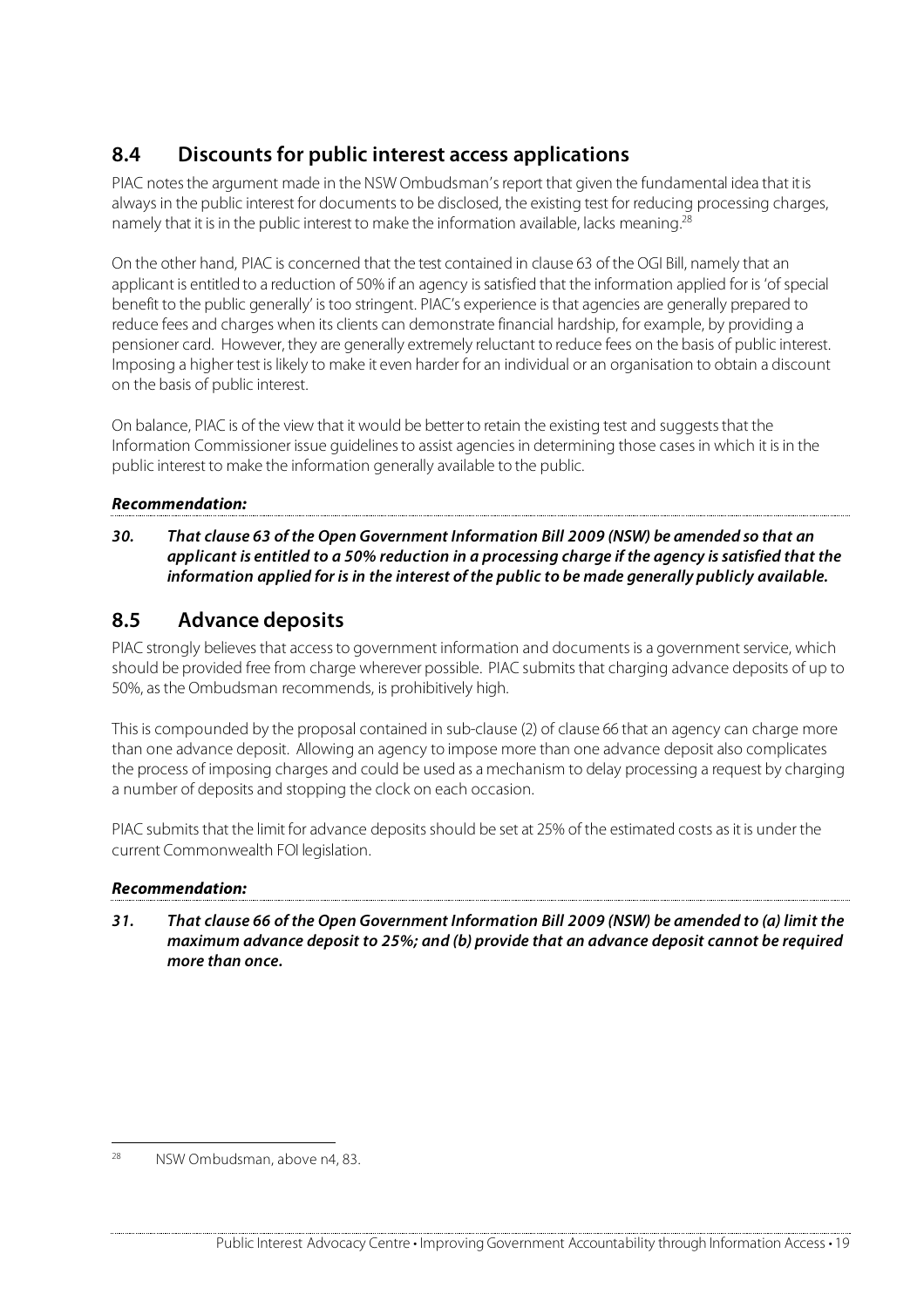## **9. Review mechanisms**

## **9.1 Internal reviews**

PIAC supports the proposal in the Draft Bills that internal reviews should be optional. However, for the reasons outlined above in relation to application fees, PIAC considers that fees should not be imposed on applicants seeking an internal review under the OGI Bill.

## **9.2 Information Commissioner reviews**

PIAC supports the inclusion of a non-binding review function for the Information Commissioner in the OGI and IC Bills. However, PIAC submits that time frames should be built into external reviews by the Information Commissioner to ensure that these reviews provide a satisfactory alternative for applicants.

There are a number of different ways of achieving this outcome. Firstly, specific time periods could be built into Commissioner reviews. For example, the Independent Review Panel has suggested that the Queensland freedom of information legislation should specify that there are 20 working days for an initial investigation, and a further 60 working days for the Commissioner to investigate a complaint and reach a decision.<sup>29</sup>

Alternatively, the OGI Bill could be amended so that the Information Commissioner is expressly obliged to establish and publish case-management procedures consistent with those adopted by the ADT or to ensure that matters are properly dealt with in a timely manner.

Finally, the OGI Bill could be amended to allow applicants to withdraw an application from the Information Commissioner at any time and still be able to seek an ADT review of a reviewable decision.

PIAC's preference is for the first of these options but believes that all of these options are a considerable improvement.

### **Recommendation:**

**32. That Division 3, Part 5 of the Open Government Information Bill 2009 (NSW) be amended to introduce appropriate time frames into reviews by the Information Commissioner.**

## **9.3 Administrative Decision Tribunal reviews**

While PIAC notes that clause 101 of the OGI Bill is consistent with existing section 57 of the FOI Act, PIAC contends that the ADT should not be constrained to deciding whether or not there were reasonable grounds for relying on the Cabinet documents or executive council provisions, but should have the jurisdiction to conduct a full merits review of such a decision.

Thus, PIAC submits that clause 101 of the OGI Bill should be deleted or, if the NSW Government believes that there should be additional safeguards to ensure that these documents are not inadvertently disclosed during an ADT review, it should adopt additional procedural safeguards such as considering whether an exemption applies on the basis of affidavit or other evidence and only requiring inspection of the document if not satisfied that the exemption applies. Similarly, the provision could be amended to provide the Minister with the right to

 <sup>29</sup> FOI Independent Review Panel, above n17, 250-53.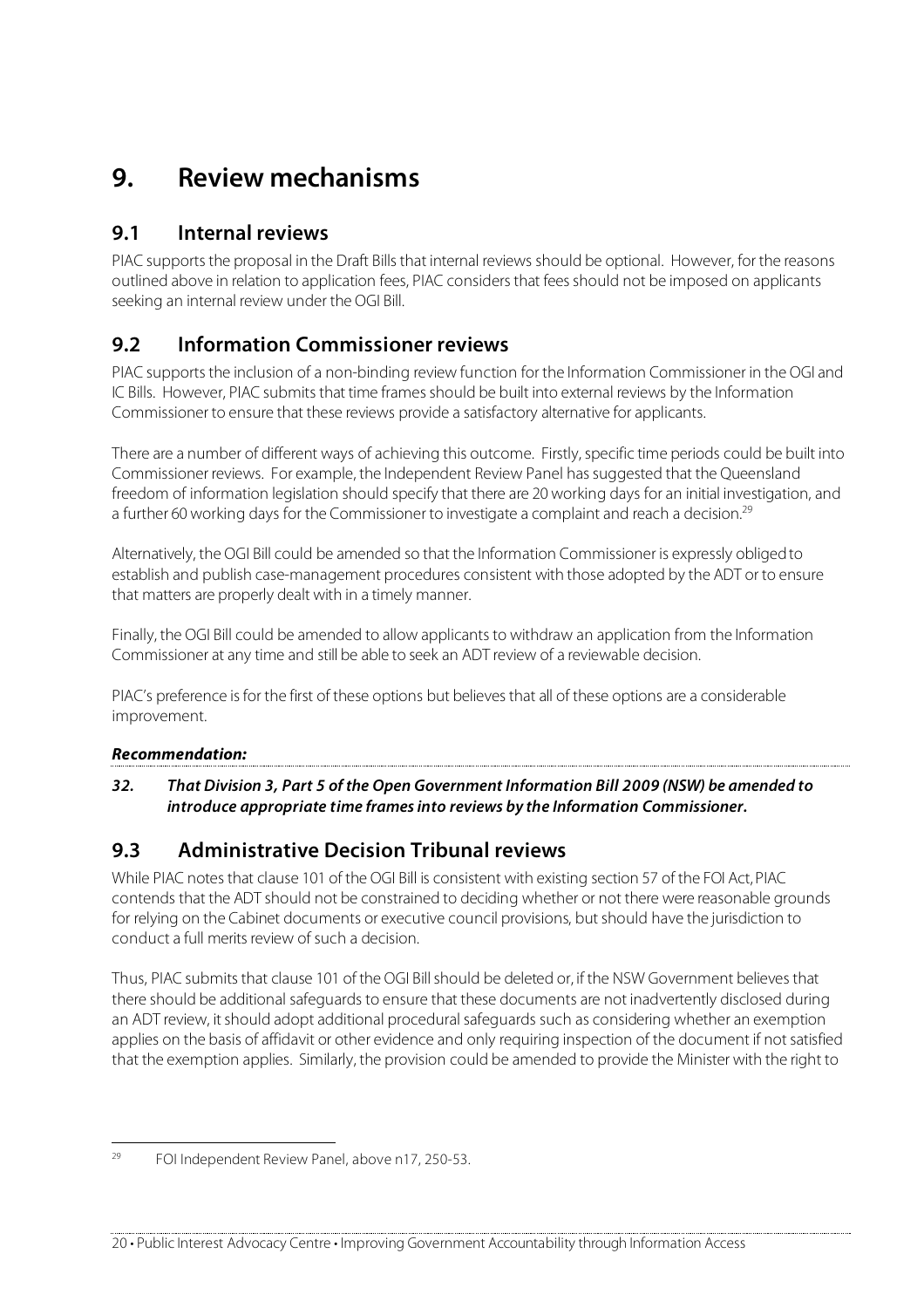give evidence if the ADT proposes to find that the documents are not Cabinet or executive council documents<sup>30</sup>

#### **Recommendation:**

**33. That clause 101 of the Open Government Information Bill 2009 (NSW) be deleted, or alternatively, that clause 101 be amended to delete the limitation on the Administrative Decisions Tribunal considering whether the decision was the correct and preferable decision but incorporating additional procedural safeguards, such as requiring the Tribunal to determine whether the document is a Cabinet document firstly on the basis of affidavit or other evidence, and only requiring inspection of the document if not satisfied it is not a Cabinet document.** 

### **9.4 Unmeritorious applications**

PIAC accepts that agencies should be able to refuse requests that are only meant to harass or intimidate staff or unreasonably interfere with the operations of an agency. However, PIAC is concerned that the power to stop applicants making access applications should be carefully defined to avoid it being applied when applications are merely considered a nuisance.

PIAC considers that clause 105 of the OGI Bill as it is currently drafted is too broad. For example, this clause does not specify the number of applications that will satisfy the test of 'repeatedly', nor does it specify the time period within which these applications could be made. Thus, this provision could be applied to an applicant who makes three or four requests over a ten-year period provided that all the applications are 'totally without merit'.

#### **Recommendation:**

**34. That clause 105 of the Open Government Information Bill 2009 (NSW) be amended so that it applies where the same applicant has, within a 12-month period, made a substantial number of unsuccessful applications to the same agency for the same or substantially the same information.**

 <sup>30</sup> See, for example, Freedom of Information (Removal of Conclusive Certificates and Other Measures) Bill 2009 (Cth) ss 15 and 17.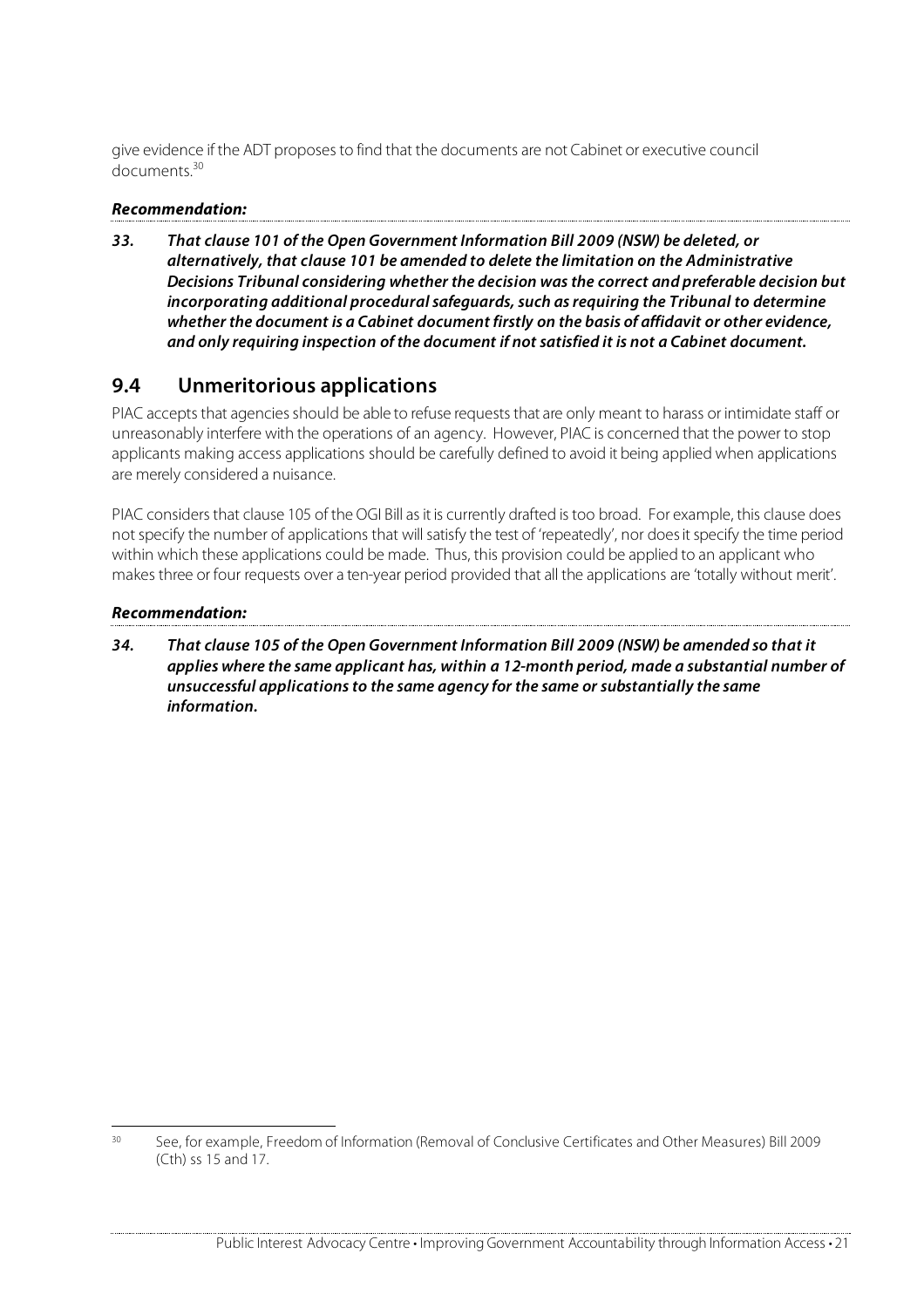# **10. Information Commissioner**

PIAC strongly supports the creation of the independent statutory position of Information Commissioner. PIAC takes the view that along with changing the name of the Act, there is a symbolic importance to establishing a new Commissioner. In PIAC's view, the Information Commissioner will be an essential part of changing the existing culture of secrecy within many government agencies. However, PIAC has a number of suggestions about the Information Commissioner proposals contained in the Draft Bills.

Firstly, PIAC submits that consideration should be given to adopting the recommendation of the FOI Independent Review Panel that within the office of the Information Commissioner there should be two deputies, one responsible for privacy legislation and the other for the freedom of information (or open government information) legislation.<sup>31</sup>

Secondly, consultation mechanisms should be built into the function of the Information Commissioner. This should take the form of both a resourced Information Advisory Committee, similar to the Privacy Advisory Committee established under Part VII of the Privacy Act 1988 (Cth), and regular broad consultation with particular sectors. Consultation with these groups about proposed guidelines would be another way of ensuring the relevance of any guidance produced by the Information Commissioner.

Finally, PIAC submits that a provision should be inserted into the IC Bill that expressly states that in performing the functions set out in the OGI and IC Bills, the Information Commissioner should exercise those functions having regard to the objects of the OGI legislation.

### **Recommendations:**

- **35. That the Information Commissioner Bill 2009 (NSW) be amended to provide for two deputies within the Office of the Information Commissioner, one responsible for privacy legislation and the other for the open government information legislation.**
- **36. That the Information Commissioner Bill 2009 (NSW) be amended to provide for the creation of an Information Advisory Committee.**
- **37.** That a provision be inserted into the Information Commissioner Bill 2009 (NSW) that expressly **states that in performing the functions set out in the Open Government Information Bill and Information Commissioner Bill 2009 (NSW), the Commissioner should exercise those functions having regard to the objects of the open government information legislation.**

## **10.1 Complaints**

PIAC considers that clause 21 of the IC Bill should be amended to set out relevant considerations that would assist the Information Commissioner in deciding whether to investigate or discontinue an investigation under the legislation.<sup>32</sup> In particular, PIAC contends that the IC Bill should expressly provide that in deciding to discontinue an investigation under the legislation, the Information Commissioner 'shall have regard to the public interest'.33 Furthermore, if the Information Commissioner discontinues an investigation, he/she should provide the interested parties with reasons for the decision.

 $31$  FOI Independent Review Panel, above n17, 273-274.

<sup>&</sup>lt;sup>32</sup> See, for example, Ombudsman Act 1974 (NSW) s 13.<br>33 Ombudsman Act 1974 (NSW) s 12(4A)

Ombudsman Act 1974 (NSW) s 13(4A).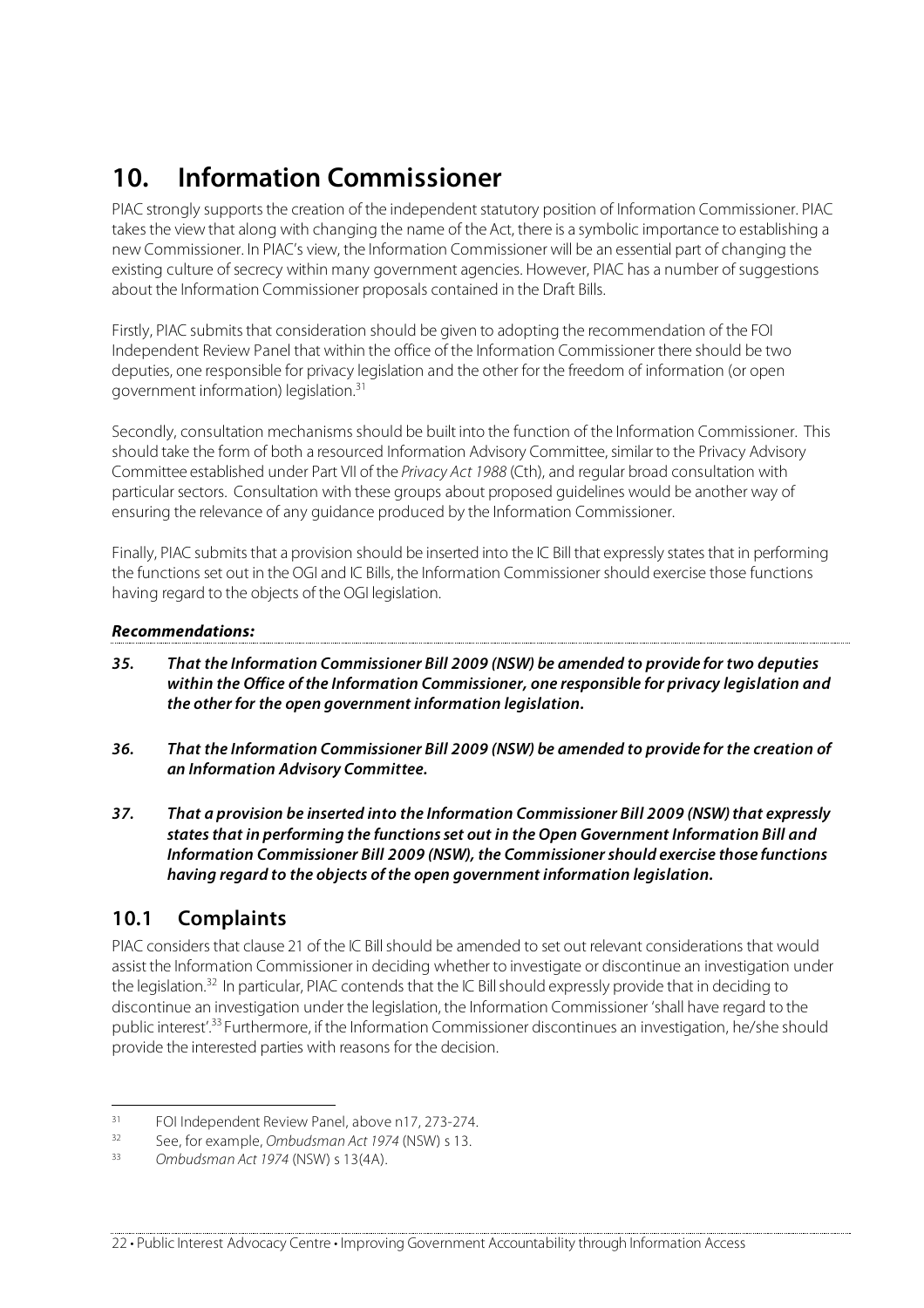Finally, PIAC contends that all reports made about the compliance of agencies with the open government information legislation should be made publicly available as well as provided to the Minister, the agency and to the complainant (where relevant). This would increase the accountability and transparency of the open government information regime, as it would allow for public scrutiny of agencies compliance with the legislation. Alternatively, the Information Commissioner should be given the power to table an investigation report with the Houses of Parliament if he/she believes that an agency has defaulted in taking the appropriate consequential actions recommended in the report.<sup>34</sup>

#### **Recommendations:**

- **38. That clause 21 of the Information Commissioner Bill 2009 (NSW) be amended to expressly provide: (a) that the Information Commissioner shall have regard to the public interest in determining whether or not to investigate a complaint; and (b) that if the Information Commissioner discontinues an investigation, he/she must provide the interested parties with reasons for the decision.**
- **39. That Division 3, Part 3 of the Information Commissioner Bill 2009 (NSW) be amended to provide that all investigation and complaint reports are made publicly available, or alternatively that the Information Commissioner should be given the power to table an investigation report with the Houses of Parliament if he/she believes that an agency has defaulted in taking the appropriate consequential actions recommended in a report.**

 <sup>34</sup> See, for example, Ombudsman Act 1974 (NSW) s 27.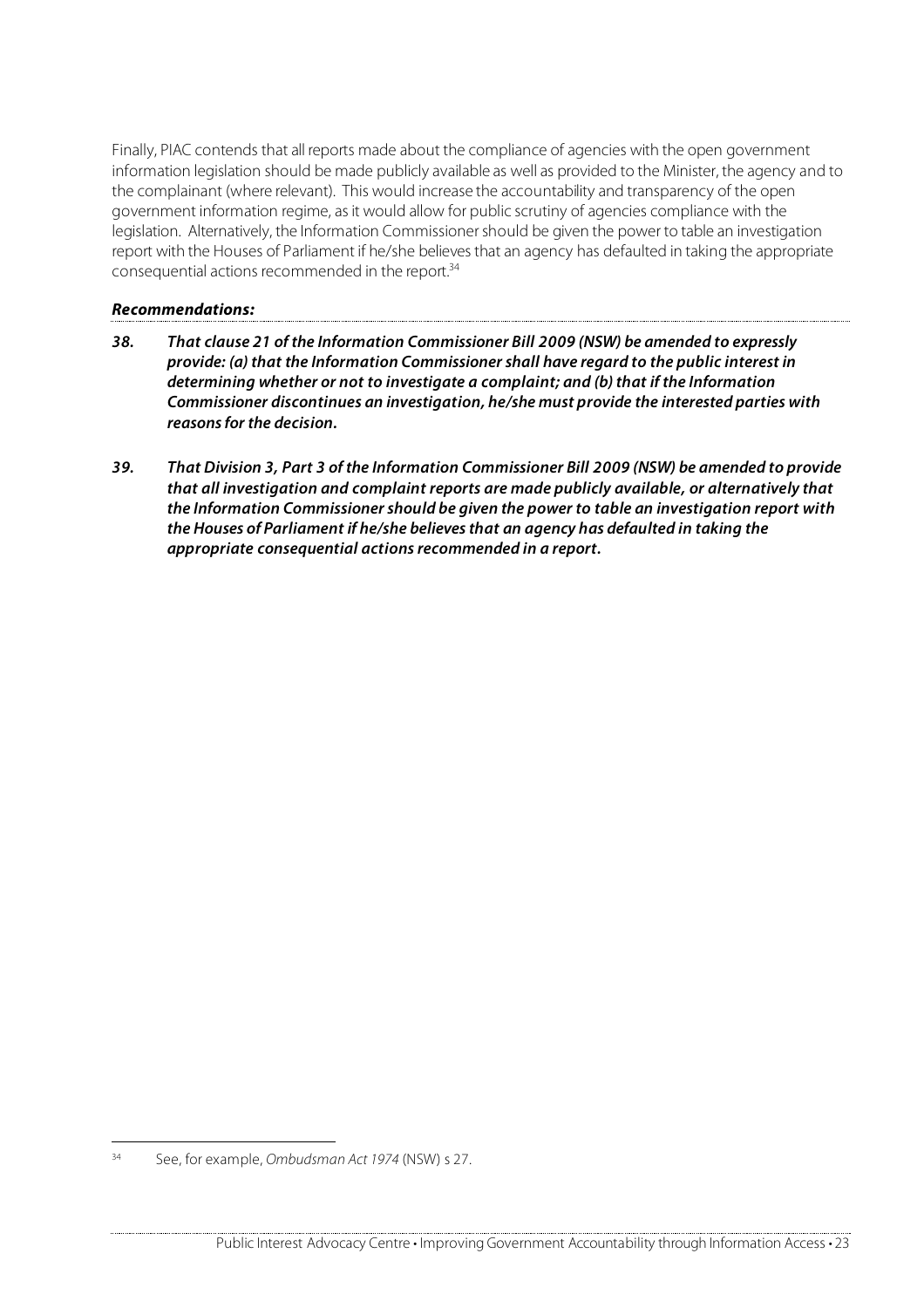## **11. Summary of recommendations**

- 1. That clause 3 of the Open Government Information Bill 2009 (NSW) be amended to begin with the phrase 'The object of this Act…' and that a new clause 3A is inserted into the Bill that sets out the reasons for the enactment of the open government information legislation, including the recognition that 'the freedom of access to government information is a fundamental human right'.
- 2. That the Open Government Information Bill 2009 (NSW) be restructured so that Schedules 1-3 and 5 are incorporated into the body of the legislation.
- 3. That clause 6(2) of the Open Government Information Bill 2009 (NSW) be amended to provide that open access information is to be made publicly available on a website as well as providing it in any other manner that an agency considers appropriate.
- 4. That clause 6 of the Open Government Information Bill 2009 (NSW) be amended to make it clear that an agency must use every endeavour to provide open access information in a manner that is accessible to all members of the public, giving due regard to the rights of people with disability to access information in appropriate formats.
- 5. That clause 23 of the Open Government Information Bill 2009 (NSW) be amended so that an agency's disclosure log include information about every access application that results in the disclosure of information.
- 6. That clause 24 of the Open Government Information Bill 2009 (NSW) be amended so that the information contained in an agency's disclosure log is available on an agency's website or that the agency provides a true link to the information.
- 7. That clause 24 of the Open Government Information Bill 2009 (NSW) be amended to make it clear that agencies must use every endeavour to publish disclosure logs in a way that is accessible to all members of the public, giving due regard to the rights of people with disability to access information in appropriate formats.
- 8. That the phrase 'in which it is in competition with any other person' in clause 37 of the Open Government Information Bill 2009 (NSW) be amended to read as follows: 'in which the release is likely to detrimentally affect commercial activities that a State-owned corporation carries out in a competitive market'. Alternatively, that clause76 of the Open Government Information Bill 2009 (NSW) be amended so that a decision made pursuant to clause 37 is a 'reviewable decision'.
- 9. That clause 34(2) of the Open Government Information Bill 2009 (NSW) be deleted.
- 10. That paragraph 5 of Schedule 4 of the Open Government Information Bill 2009 (NSW) be deleted.
- 11. That the definition of 'public authority' in Schedule 5 of the Open Government Information Bill 2009 (NSW) be amended so as to apply, when enacted, to the Legislative Council and the Legislative Assembly of the NSW Parliament.
- 12. That the definition of 'public office' in Schedule 5 of the Open Government Information Bill 2009 (NSW) be amended so as to apply, when enacted, to members of the Legislative Council and Legislative Assembly of the NSW Parliament.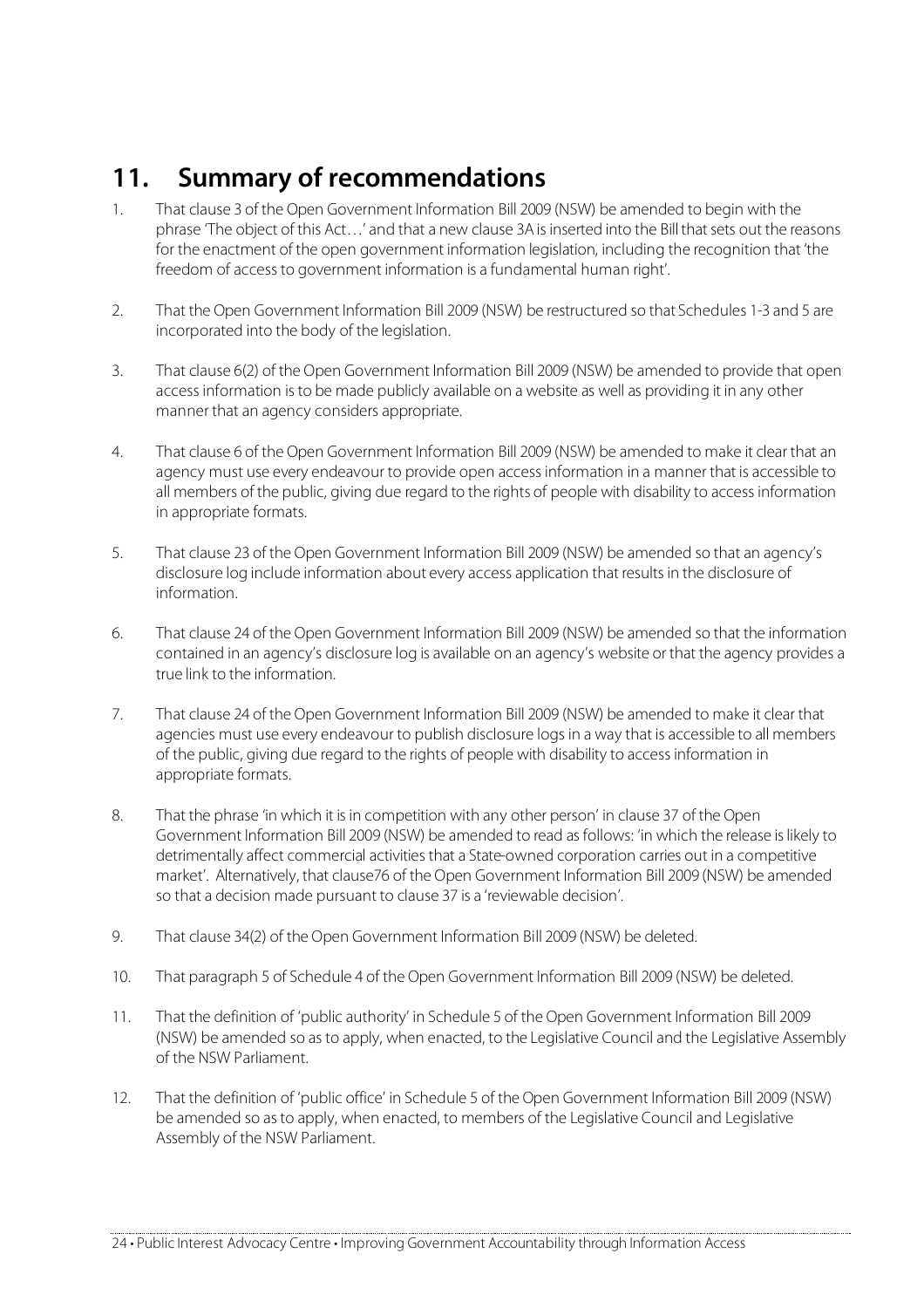- 13. That the Open Government Information Bill 2009 (NSW) be amended to apply, when enacted, to all private sector bodies that provide essential services to the community or fulfil functions that would otherwise be provided by government departments, Ministers or agencies.
- 14. That clause 12 of the Open Government Information Bill 2009 (NSW) be amended to include a new subclause providing a non-exhaustive list of public interest considerations in favour of the disclosure of government information. This new sub-clause could include the following as some of the public interest considerations in favour of disclosure:
	- (a) disclosure of the information could reasonably be expected to promote open discussion of public affairs and enhance government accountability;
	- (b) disclosure of the information could reasonably be expected to contribute to positive and informed debate on important issues or matters of serious interest;
	- (c) disclosure of the information could reasonably be expected to inform the community of government operations, including in particular, the rules and practices followed by government in its dealings with members of the community;
	- (d) disclosure of the information could reasonably be expected to ensure effective oversight of expenditure of public funds;
	- (e) disclosure of the information could reasonably be expected to allow or assist inquiry into possible deficiencies in the conduct of or administration of a public agency or by public officials;
	- (f) disclosure of the information could reasonably be expected to evidence or be likely to identify that an agency has, or its staff have, engaged in illegal, unlawful, inappropriate, unfair or the like conduct, or have acted maliciously or in bad faith;
	- (g) disclosure of the information could reasonably be expected to reveal the reasons for a decision;
	- (h) disclosure of the information could reasonably be expected to reveal the reasoning and other useful contextual information behind government decisions that have affected or could have a significant effect on people;
	- (i) disclosure of the information could reasonably be expected to reveal environmental or health risks or measures relating to public health and safety; and
	- (j) disclosure of the information could reasonably be expected to contribute to innovation and the facilitation of research.
- 15. That clause 52 of the Open Government Information Bill 2009 (NSW) be deleted.
- 16. That clause 15(e) of the Open Government Information Bill 2009 (NSW) be deleted.
- 17. That clause 70(2) of the Open Government Information Bill 2009 (NSW) be deleted.
- 18. That Schedule 1 of the Open Government Information Bill 2009 (NSW) be incorporated into Schedule 2, so that all exemptions are subject to a public interest test.
- 19. That the Cabinet documents described in clause 2 of Schedule 1 of the Open Government Information Bill 2009 (NSW) and clauses 1(a) and (b) of Schedule 2 of the Bill be deleted and a new purposive test that focuses on the consequences of disclosure be inserted into Schedule 2 of the Bill.
- 20. That clause 7 of Schedule 1 of the Open Government Information Bill 2009 (NSW) be deleted.
- 21. That clauses 1(f), 4(e) and 5(d) of Schedule 2 of the Open Government Information Bill 2009 (NSW) be deleted.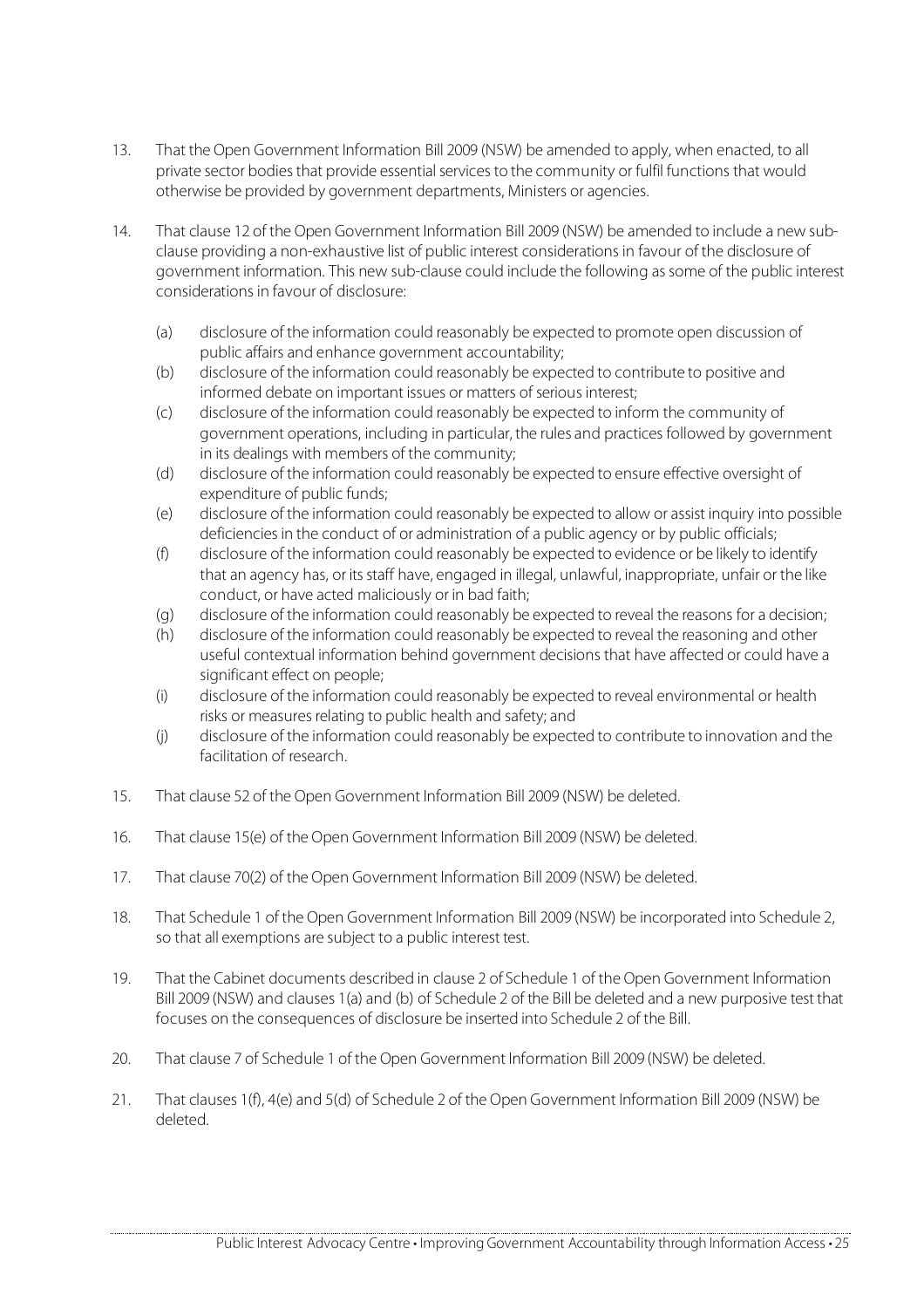- 22. That Schedule 3 of the Open Government Information Bill 2009 (NSW) should be incorporated into Schedule 2 of the Bill, so that all exemptions are subject to a public interest test.
- 23. That clause 57 of the Open Government Information Bill 2009 (NSW) be amended by inserting a new sub-clause (2A) that states:

'In deciding whether an application would require an unreasonable and substantial diversion of an agency's resources, an agency must be required to balance the extent to which the application would be an unreasonable and substantial diversion against the public interest in disclosure of the information requested.'

- 24. That clause 57(3) of the Open Government Information Bill 2009 (NSW) be amended by adding the words 'and must provide assistance to an applicant in revising the application' after the phrase 'the agency must give the applicant a reasonable opportunity to amend the application'.
- 25. That clause 57(1)(d) of the Open Government Information Bill 2009 (NSW) be deleted.
- 26. That clause 75 of the Open Government Information Bill 2009 (NSW) be deleted.
- 27. That clauses 39(1)(c), 57(5), 60(3) and 61(2) of the Open Government Information Bill 2009 (NSW) be deleted, and that the reference to 'application fees' in clause 47(2) of the Bill be deleted.
- 28. That clause 80(1) of the Open Government Information Bill 2009 (NSW) be deleted.
- 29. That clause 61 of the Open Government Information Bill 2009 (NSW) be amended so that processing charges are calculated on the basis of the amount of information disclosed, not the time taken to process the application.
- 30. That clause 63 of the Open Government Information Bill 2009 (NSW) be amended so that an applicant is entitled to a 50% reduction in a processing charge if the agency is satisfied that the information applied for is in the interest of the public to be made generally publicly available.
- 31. That clause 66 of the Open Government Information Bill 2009 (NSW) be amended to (a) limit the maximum advance deposit to 25%; and (b) provide that an advance deposit cannot be required more than once.
- 32. That Division 3, Part 5 of the Open Government Information Bill 2009 (NSW) be amended to introduce appropriate time frames into reviews by the Information Commissioner.
- 33. That clause 101 of the Open Government Information Bill 2009 (NSW) be deleted, or alternatively, that clause 101 be amended to delete the limitation on the Administrative Decisions Tribunal considering whether the decision was the correct and preferable decision but incorporating additional procedural safeguards, such as requiring the Tribunal to determine whether the document is a Cabinet document firstly on the basis of affidavit or other evidence, and only requiring inspection of the document if not satisfied it is not a Cabinet document.
- 34. That clause 105 of the Open Government Information Bill 2009 (NSW) be amended so that it applies where the same applicant has, within a 12-month period, made a substantial number of unsuccessful applications to the same agency for the same or substantially the same information.